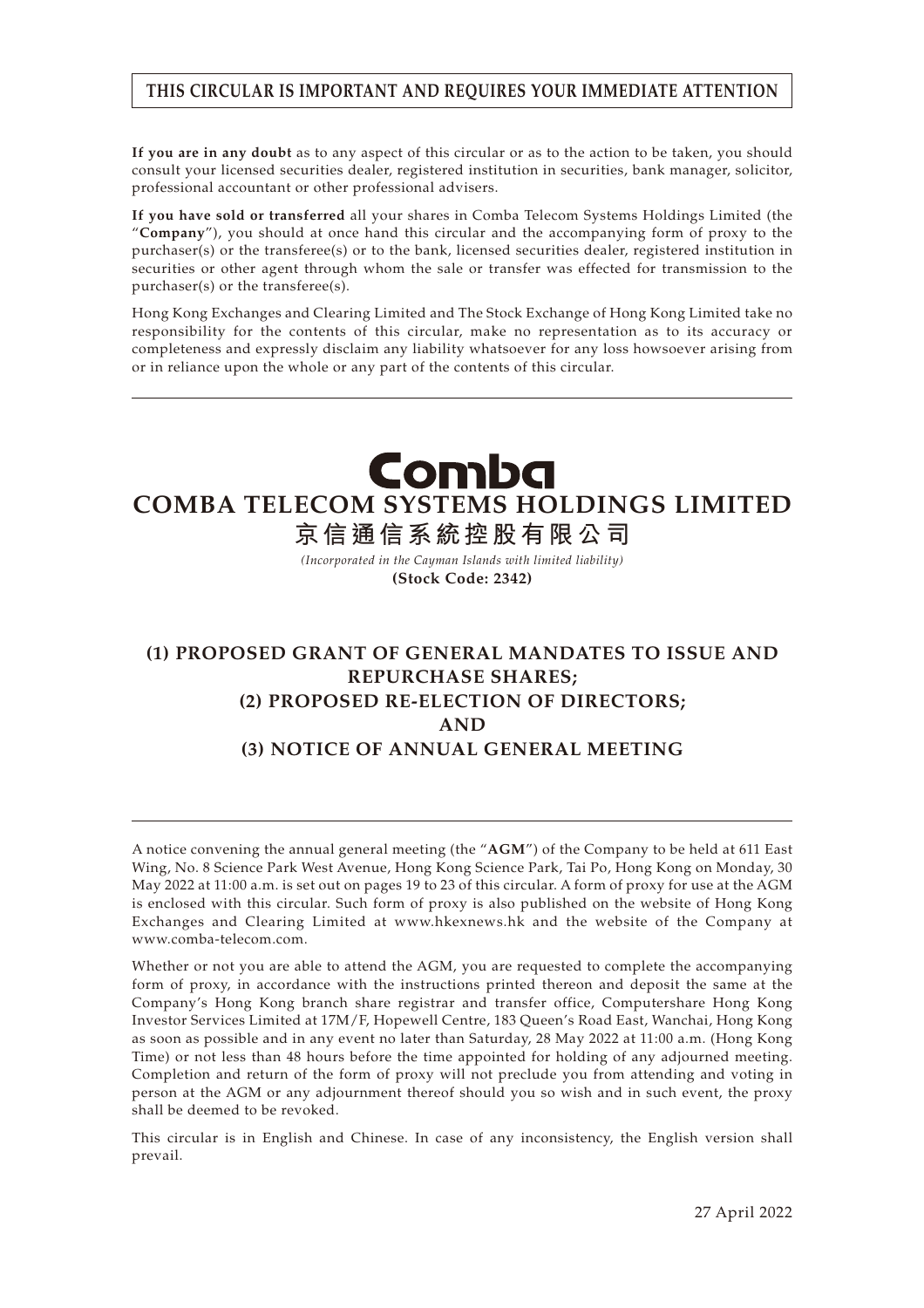### **CONTENTS**

#### *Page*

|                                                                                                                  | 1              |
|------------------------------------------------------------------------------------------------------------------|----------------|
| <b>LETTER FROM THE BOARD</b>                                                                                     |                |
|                                                                                                                  | 3              |
|                                                                                                                  | $\overline{4}$ |
|                                                                                                                  | 5              |
|                                                                                                                  | 7              |
|                                                                                                                  | 8              |
|                                                                                                                  | 8              |
|                                                                                                                  | 8              |
| EXPLANATORY STATEMENT<br><b>APPENDIX I</b>                                                                       | $\mathbf Q$    |
| DETAILS OF THE RETIRING DIRECTORS PROPOSED<br><b>APPENDIX II</b><br>$\sim$ $\sim$<br>TO BE RE-ELECTED AT THE AGM | 13             |
|                                                                                                                  | 19             |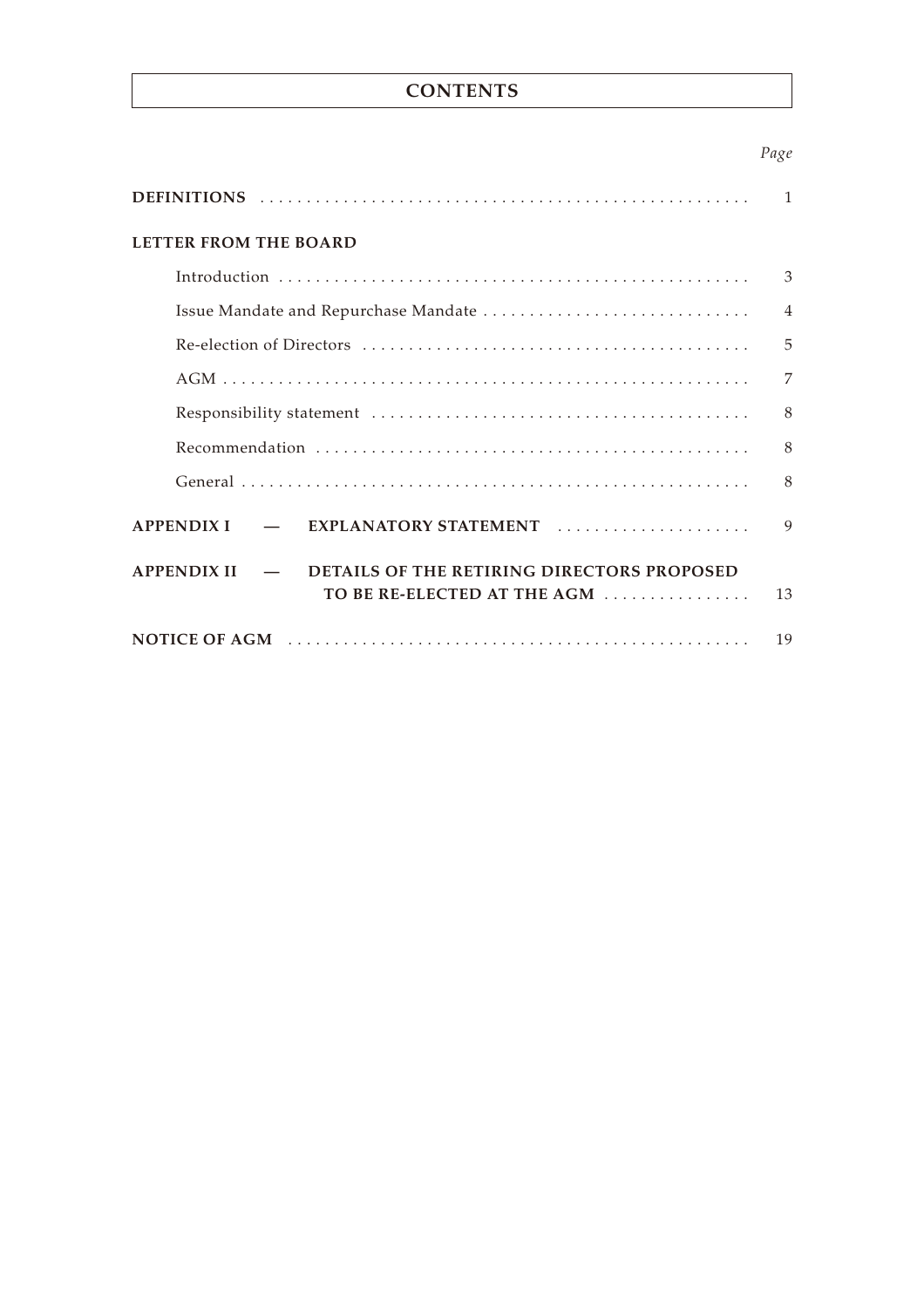*In this circular, unless the context otherwise requires, the following expressions shall have the following meanings:*

| "AGM"                        | the annual general meeting of the Company to be<br>convened and held on Monday, 30 May 2022 at 11:00<br>a.m. to consider and, if thought fit, approve, among<br>other things, the proposed grant of the Issue Mandate<br>(including the extended Issue Mandate to deal with<br>Shares repurchased under the Repurchase Mandate)<br>and the Repurchase Mandate and the proposed<br>re-election of Directors |
|------------------------------|------------------------------------------------------------------------------------------------------------------------------------------------------------------------------------------------------------------------------------------------------------------------------------------------------------------------------------------------------------------------------------------------------------|
| "Articles"                   | the articles of association of the Company                                                                                                                                                                                                                                                                                                                                                                 |
| "Board"                      | the board of Directors                                                                                                                                                                                                                                                                                                                                                                                     |
| "close associate(s)"         | has the meaning ascribed to it under the Listing Rules                                                                                                                                                                                                                                                                                                                                                     |
| "Company"                    | Comba Telecom Systems Holdings Limited (京信通信<br>系統控股有限公司), a company incorporated under the<br>laws of the Cayman Islands with limited liability and<br>the issued Shares of which are listed on the main<br>board of the Stock Exchange                                                                                                                                                                   |
| "Controlling Shareholder(s)" | has the meaning ascribed to it under the Listing Rules                                                                                                                                                                                                                                                                                                                                                     |
| "core connected person"      | has the meaning ascribed to it under the Listing Rules                                                                                                                                                                                                                                                                                                                                                     |
| "Director(s)"                | the directors of the Company                                                                                                                                                                                                                                                                                                                                                                               |
| "Group"                      | the Company and its subsidiaries                                                                                                                                                                                                                                                                                                                                                                           |
| "Hong Kong"                  | the Hong Kong Special Administrative Region of the<br>PRC                                                                                                                                                                                                                                                                                                                                                  |
| "Issue Mandate"              | the general mandate proposed to be granted to the<br>Directors at the AGM to allot, issue, or deal with new<br>Shares not exceeding 20% of the number of issued<br>Shares as at the date of granting of the aforesaid<br>mandate                                                                                                                                                                           |
| "Latest Practicable Date"    | Wednesday, 20 April 2022, being the latest practicable<br>date prior to the printing of this circular for the<br>purpose of ascertaining certain information contained<br>in this circular                                                                                                                                                                                                                 |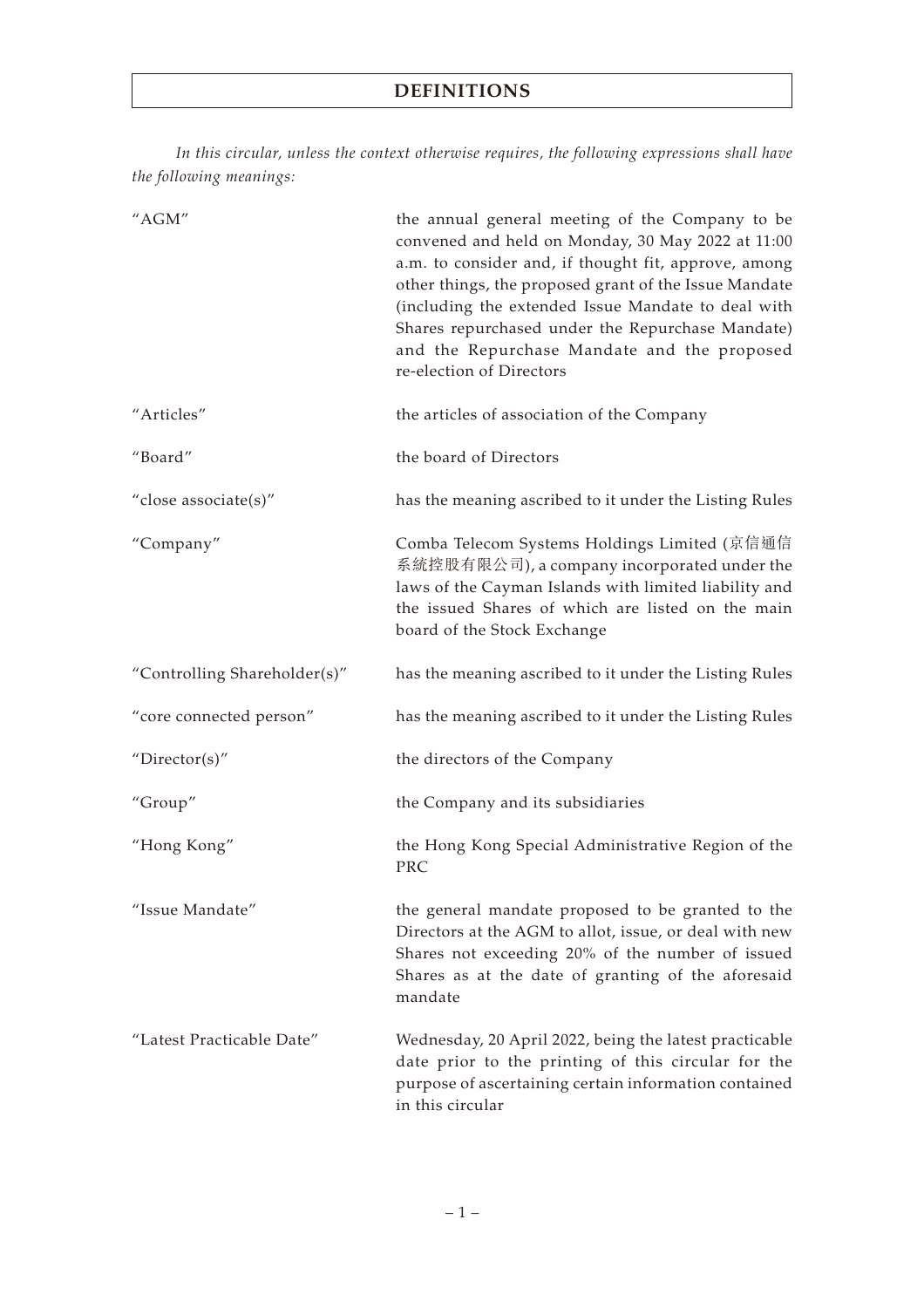## **DEFINITIONS**

| "Listing Rules"                       | the Rules Governing the Listing of Securities on the<br>Stock Exchange                                                                                                                             |
|---------------------------------------|----------------------------------------------------------------------------------------------------------------------------------------------------------------------------------------------------|
| "PRC"                                 | The People's Republic of China                                                                                                                                                                     |
| "Repurchase Mandate"                  | the general mandate proposed to be granted to the<br>Directors at the AGM to repurchase not exceeding<br>10% of the number of issued Shares as at the date of<br>granting of the aforesaid mandate |
| "SFO"                                 | the Securities and Futures Ordinance (Chapter 571 of<br>the Laws of Hong Kong)                                                                                                                     |
| "Share Award Scheme"                  | the share award scheme adopted by the Company on<br>25 March 2011 and renewed on 25 March 2021                                                                                                     |
| "Share Option Scheme"                 | the share option scheme adopted by the Company on<br>3 June 2013                                                                                                                                   |
| "Share Options"                       | the options granted under the Share Option Scheme<br>which entitle the holders thereof to subscribe for<br>Shares in accordance with the terms of the Share<br>Option Scheme                       |
| "Share $(s)$ "                        | ordinary share(s) of HK\$0.10 each in the share capital<br>of the Company                                                                                                                          |
| "Shareholder(s)"                      | holder(s) of the issued Share(s)                                                                                                                                                                   |
| "Stock Exchange"                      | The Stock Exchange of Hong Kong Limited                                                                                                                                                            |
| "Substantial Shareholder(s)"          | has the meaning ascribed to it under the Listing Rules                                                                                                                                             |
| "Takeovers Code"                      | The Codes on Takeovers and Mergers and Share<br>Buy-backs                                                                                                                                          |
| "HK\$"                                | Hong Kong dollars, the lawful currency of Hong<br>Kong                                                                                                                                             |
| $^{\prime\prime}$ ( $^{\prime\prime}$ | per cent.                                                                                                                                                                                          |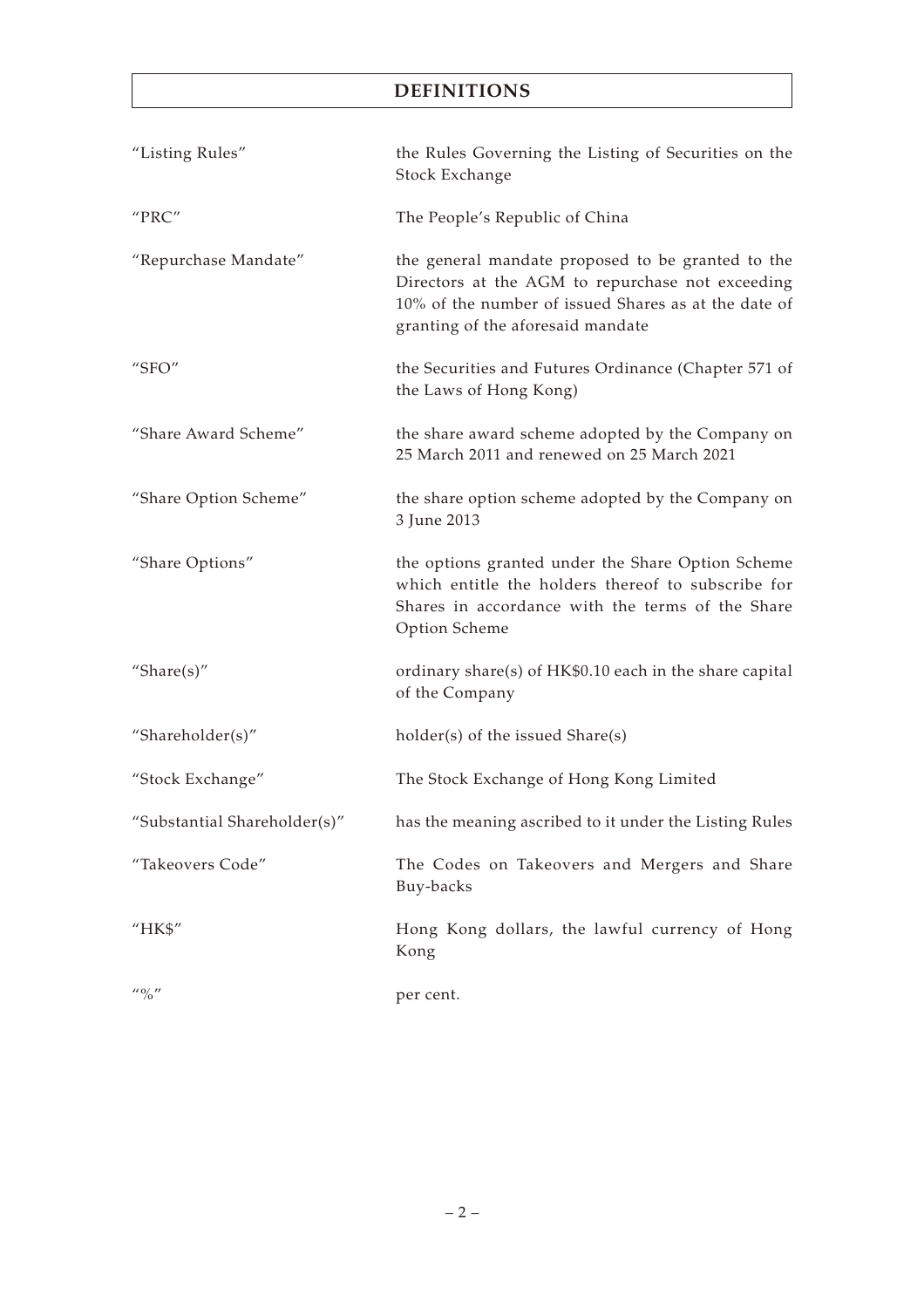*Head office and principal place of business in Hong Kong:* 611 East Wing No. 8 Science Park West Avenue Hong Kong Science Park Tai Po

Grand Cayman KY1-1111

*Registered office:* Cricket Square Hutchins Drive P.O. Box 2681

Cayman Islands

Hong Kong

27 April 2022

*To the Shareholders and the option holders under the Share Option Scheme and the award holders under the Share Award Scheme (for information only)*

Dear Sir or Madam,

## **(1) PROPOSED GRANT OF GENERAL MANDATES TO ISSUE AND REPURCHASE SHARES; (2) PROPOSED RE-ELECTION OF DIRECTORS; AND (3) NOTICE OF ANNUAL GENERAL MEETING**

#### **INTRODUCTION**

At the forthcoming AGM, resolutions will be proposed to seek the Shareholders' approval for, among other things, (i) the grant of the Issue Mandate (including the extended Issue Mandate) and the Repurchase Mandate to the Directors; and (ii) the re-election of Directors.

# Comba

**LETTER FROM THE BOARD**

**COMBA TELECOM SYSTEMS HOLDINGS LIMITED 京信通信系統控股有限公司**

> *(Incorporated in the Cayman Islands with limited liability)* **(Stock Code: 2342)**

*Executive Directors:* Mr. FOK Tung Ling *(Chairman)* Mr. ZHANG Yue Jun *(Vice Chairman)* Mr. XU Huijun *(President)* Mr. CHANG Fei Fu Mr. BU Binlong Ms. HUO Xinru

*Non-executive Director:* Mr. WU Tielong

*Independent non-executive Directors:* Mr. LAU Siu Ki, Kevin Dr. LIN Jin Tong Ms. NG Yi Kum Ms. WONG Lok Lam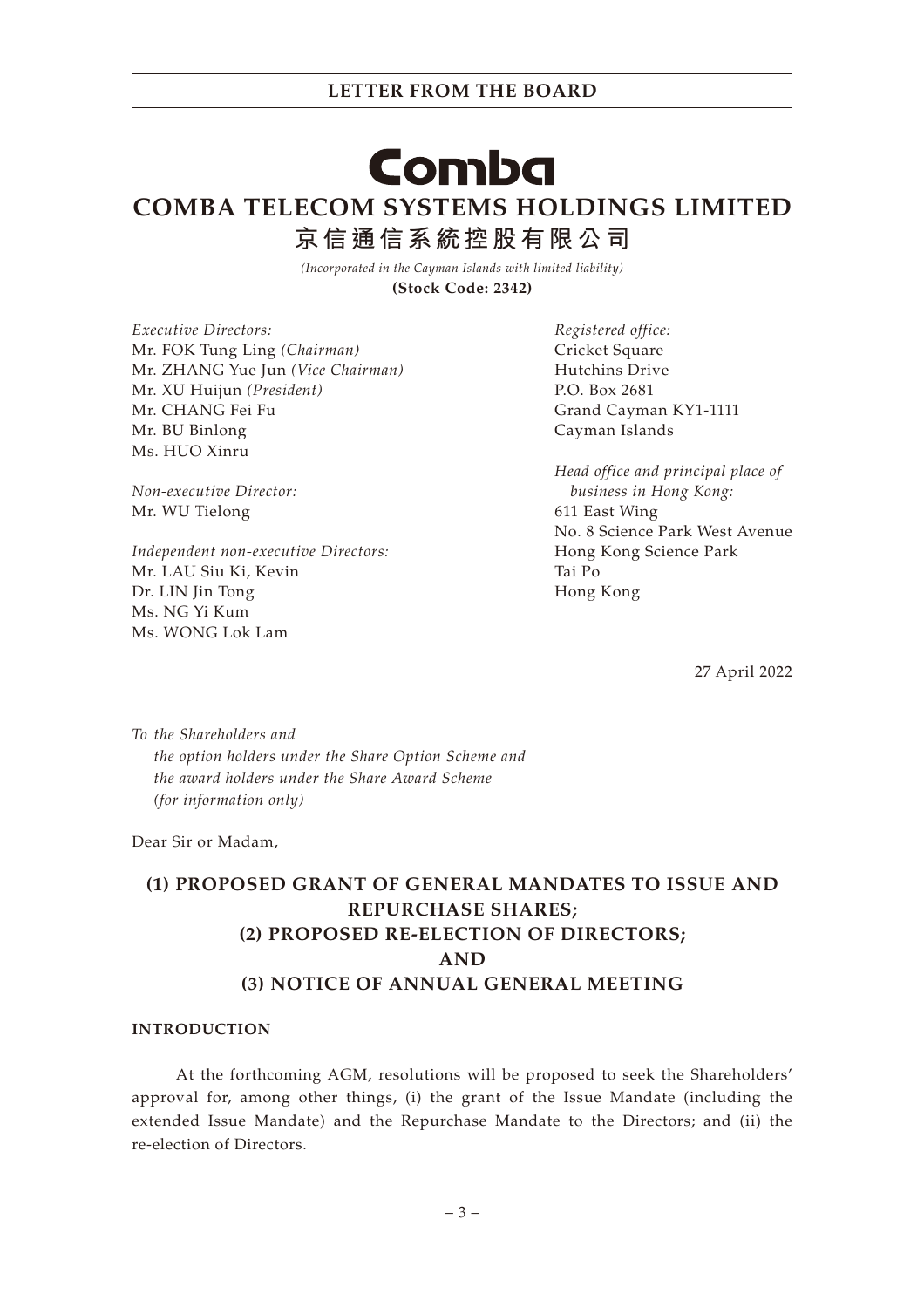The purpose of this circular is to provide you with information relating to, *inter alia*, the resolutions to be proposed at the AGM for the proposed grant of the Issue Mandate (including the extended Issue Mandate) and the Repurchase Mandate, the proposed re-election of Directors and the notice of the AGM.

#### **ISSUE MANDATE AND REPURCHASE MANDATE**

At the AGM, the Directors propose to seek the approval of the Shareholders to grant to the Directors the Issue Mandate (including the extended Issue Mandate) and the Repurchase Mandate.

#### **Issue Mandate**

At the AGM, an ordinary resolution will be proposed such that the Directors be given the Issue Mandate to allot, issue and deal with unissued Shares of an aggregate of up to 20% of the number of issued Shares as at the date of granting of the Issue Mandate.

In addition, a separate ordinary resolution will further be proposed for extending the Issue Mandate authorizing the Directors to allot, issue and deal with Shares to the extent of the number of the Shares repurchased pursuant to the Repurchase Mandate. Details of the Repurchase Mandate are further elaborated below.

As at the Latest Practicable Date, the Company has an aggregate of 2,779,319,168 Shares in issue. Subject to the passing of the resolutions for the approval of the Issue Mandate and on the basis that no further Shares are issued or repurchased between the Latest Practicable Date and the date of the AGM, the Directors would be allowed under the Issue Mandate to allot, issue and deal with a maximum of 555,863,833 Shares.

#### **Repurchase Mandate**

At the AGM, an ordinary resolution will also be proposed such that the Directors be given an unconditional general mandate to repurchase Shares (i.e. the Repurchase Mandate) on the Stock Exchange of an aggregate of up to 10% of the number of issued Shares as at the date of granting of the Repurchase Mandate.

Subject to the passing of the resolution for the approval of the Repurchase Mandate and on the basis that no further Shares are issued or repurchased between the Latest Practicable Date and the date of the AGM, the Company would be allowed under the Repurchase Mandate to repurchase a maximum of 277,931,916 Shares.

The Issue Mandate (including the extended Issue Mandate) and the Repurchase Mandate shall continue to be in force during the period from the date of passing of the resolutions for the approval of the Issue Mandate (including the extended Issue Mandate) and the Repurchase Mandate up to (i) the conclusion of the next annual general meeting of the Company; (ii) the expiration of the period within which the next annual general meeting of the Company is required by the Articles or any other applicable laws of the Cayman Islands to be held; or (iii) the revocation or variation of the Issue Mandate (including the extended Issue Mandate) or the Repurchase Mandate (as the case may be) by ordinary resolution of the Shareholders in general meeting, whichever occurs first.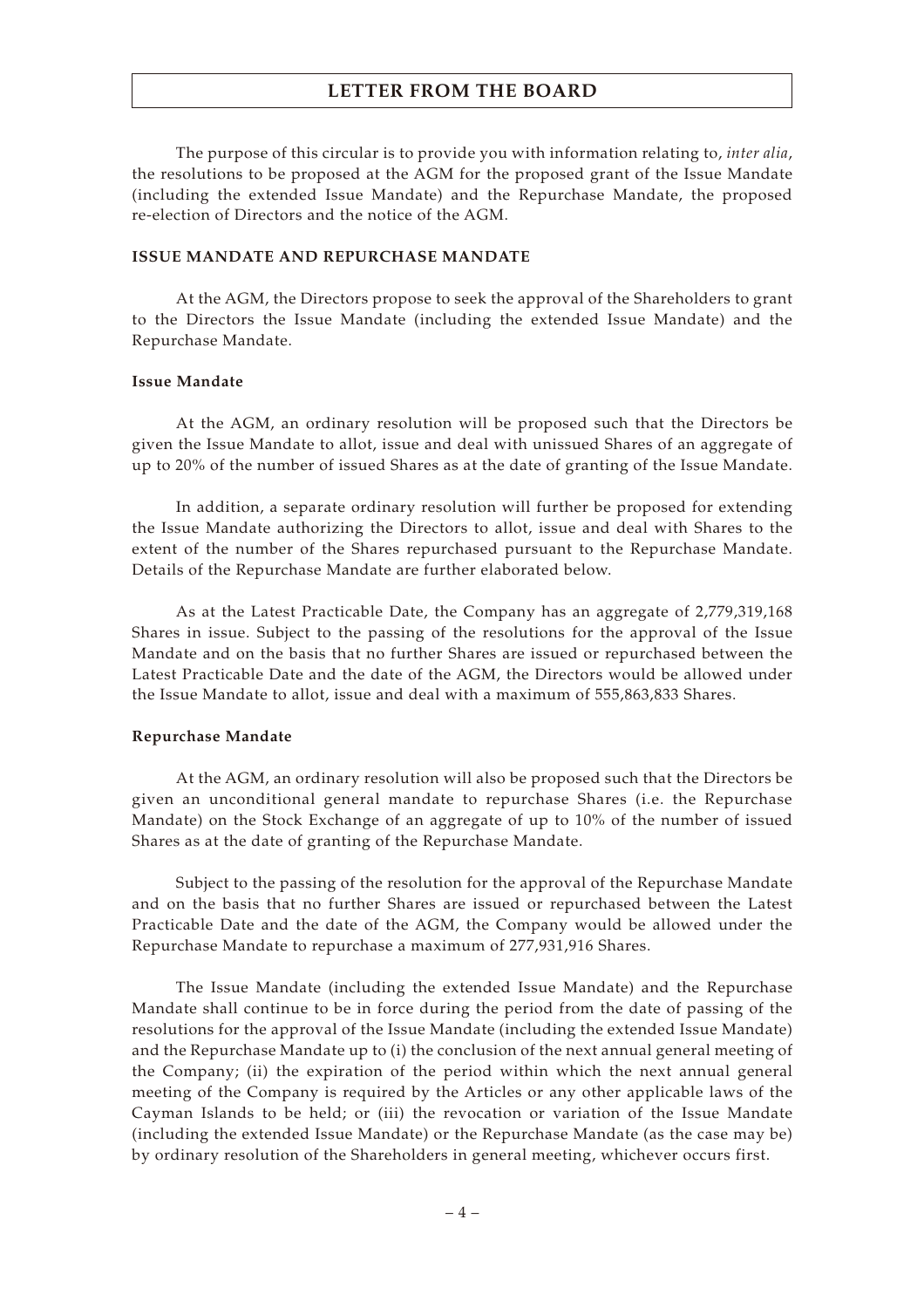An explanatory statement in connection with the Repurchase Mandate is set out in Appendix I to this circular. The explanatory statement contains all the requisite information required under the Listing Rules to be given to the Shareholders to enable them to make an informed decision on whether to vote for or against the resolution approving the Repurchase Mandate.

#### **RE-ELECTION OF DIRECTORS**

According to articles 87(1) and 87(2) of the Articles, at each annual general meeting, one-third of the Directors for the time being (or, if their number is not a multiple of three, the number nearest to but not less than one-third) who have been longest in office shall retire from office by rotation, provided that every Director shall be subject to retirement at least once every three years. A retiring Director shall be eligible for re-election and shall continue to act as a Director throughout the meeting at which he retires.

In accordance with articles 87(1) and 87(2) of the Articles, Mr. Fok Tung Ling ("**Mr. Fok**"), Mr. Chang Fei Fu ("**Mr. Chang**"), Mr. Bu Binlong ("**Mr. Bu**"), Mr. Wu Tielong ("**Mr. Wu**"), Mr. Lau Siu Ki, Kevin ("**Mr. Lau**") and Dr. Lin Jin Tong ("**Dr. Lin**") shall retire from office by rotation at the AGM. Being eligible, each of Mr. Fok, Mr. Chang and Mr. Bu will offer himself for re-election as executive Director, Mr. Wu will offer himself for re-election as non-executive Director and each of Mr. Lau and Dr. Lin will offer himself for re-election as independent non-executive Director.

Biographical information (including but not limited to their respective perspectives, skills and experience) of Mr. Fok, Mr. Chang, Mr. Bu, Mr. Wu, Mr. Lau and Dr. Lin, being the Directors eligible for re-election at the AGM, that are required to be disclosed under the Listing Rules is set out in Appendix II to this circular.

During 2021, the nomination committee of the Company reviewed the structure, size and diversity of the Board to ensure that its composition complies with the requirements of the Listing Rules and reflects an appropriate mix of skills, knowledge, experience and diversity that are relevant to the Company's strategy, governance and business and contribute to the Board's effectiveness and efficiency. Given that each of the Directors eligible for re-election at the AGM has different background and expertise and brings his valuable experience to the Board, the Board considers that each of them contributes to the diversity of the Board.

Each of Mr. Lau and Dr. Lin, being an independent non-executive Director eligible for re-election at the AGM, has provided an annual written confirmation of independence, having regard to the independence guidelines under rule 3.13 of the Listing Rules.

Each of Mr. Lau and Dr. Lin has served as independent non-executive Director for more than nine years. In view of the professional qualifications and extensive experience of Mr. Lau and Dr. Lin in the financial advisory field and telecommunication field respectively, the Board believes that they are capable of providing constructive contributions in relation to the Company's affairs.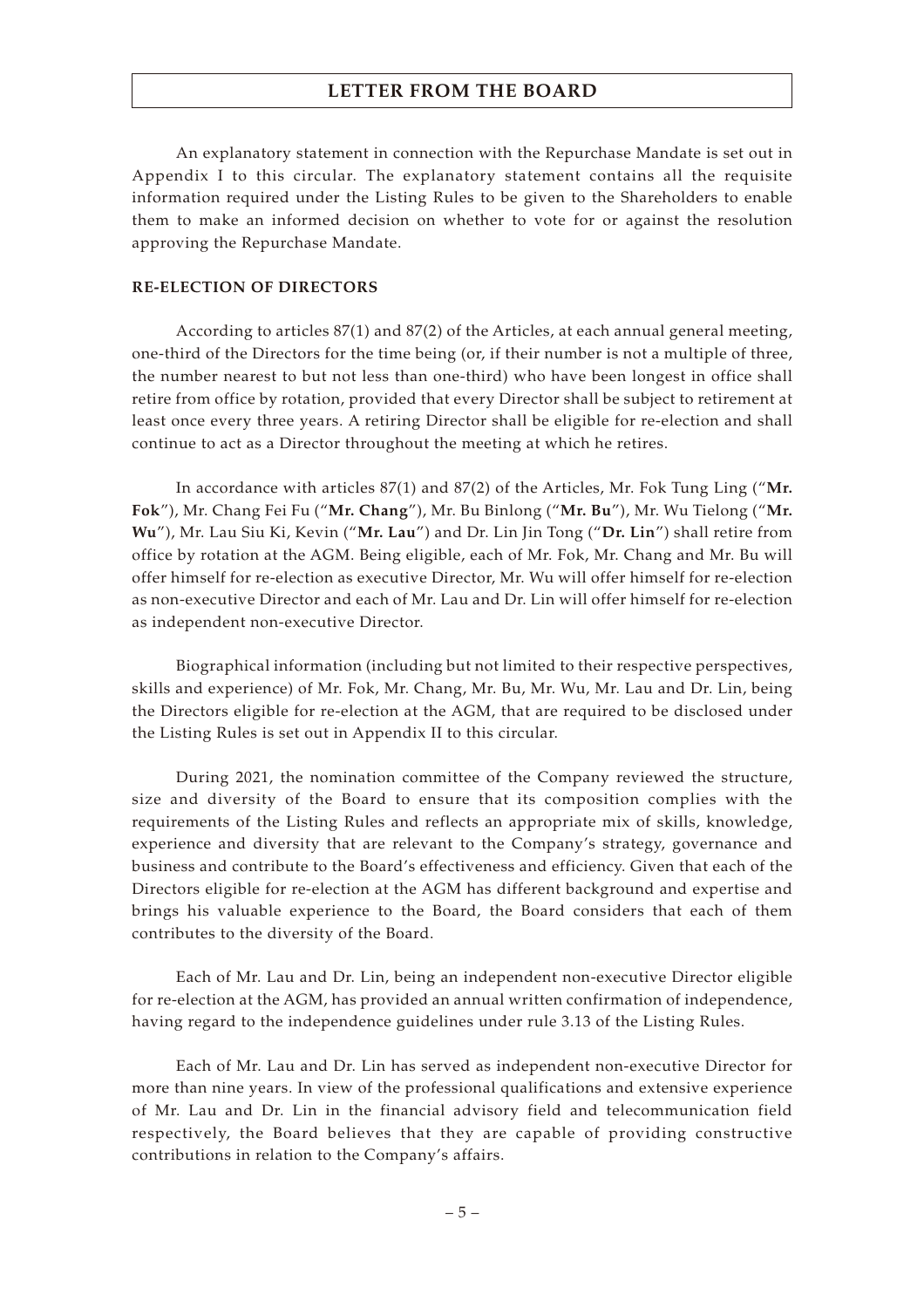Throughout their respective directorship with the Company, each of Mr. Lau and Dr. Lin has participated in Board meetings and Board committees meetings to offer impartial advice and exercise independent judgment, and has attended general meetings of the Company to gain a balanced understanding of the Shareholders' views. Both Mr. Lau and Dr. Lin have never engaged in any executive management of the Group. Taking into consideration the independent nature of their roles and duties in the past years, the Board considers both Mr. Lau and Dr. Lin to be independent under the Listing Rules despite their years of services with the Company. The Board believes that the continuous appointment of each of Mr. Lau and Dr. Lin as independent non-executive Director will help to maintain the stability of the Board as they have, over time, gained valuable insight into the business strategy and policies of the Group.

The nomination committee of the Company has assessed their independence and is satisfied, and the Board is of the view that each of Mr. Lau and Dr. Lin is independent.

Dr. Lin currently does not hold directorships in seven or more listed companies. Mr. Lau is currently holding directorships in six other companies listed on the Stock Exchange, his re-election as an independent non-executive Director in the AGM will be considered as holding directorship in the seventh listed company.

During the tenure of Mr. Lau in acting as an independent non-executive Director, he has devoted significant time and efforts in attending to various business affairs of the Company that were brought to the attention, or required supervision of the Board and/or the committees of the Company, and with respect to which he has rendered valuable contributions.

Mr. Lau had a good track record in attending the Company's meetings. The attendance rates of Mr. Lau at the Company's meetings during the years 2019, 2020 and 2021 were 100%, showing his devotion and commitment to the Board. The attendance of Mr. Lau at the meetings during the years 2019, 2020 and 2021 is set out below:

|                                | Number of meetings attended/  |      |      |
|--------------------------------|-------------------------------|------|------|
|                                | Total number of meetings held |      |      |
|                                | 2019                          | 2020 | 2021 |
| <b>Board Meeting</b>           | 12/12                         | 9/9  | 8/8  |
| <b>Audit Committee Meeting</b> | 2/2                           | 2/2  | 2/2  |
| Remuneration Committee Meeting | 4/4                           | 3/3  | 2/2  |
| Nomination Committee Meeting   | 4/4                           | 2/2  | 1/1  |
| <b>General Meeting</b>         | 1/1                           | 1/1  | 1/1  |

During the tenure of Mr. Lau, his performance demonstrated that, he will be able to continue to contribute as a member of the Board, the audit committee, remuneration committee and nomination committee of the Company and will also be able to devote sufficient time in performing his duties as an independent non-executive Director in spite of his directorships in other listed companies.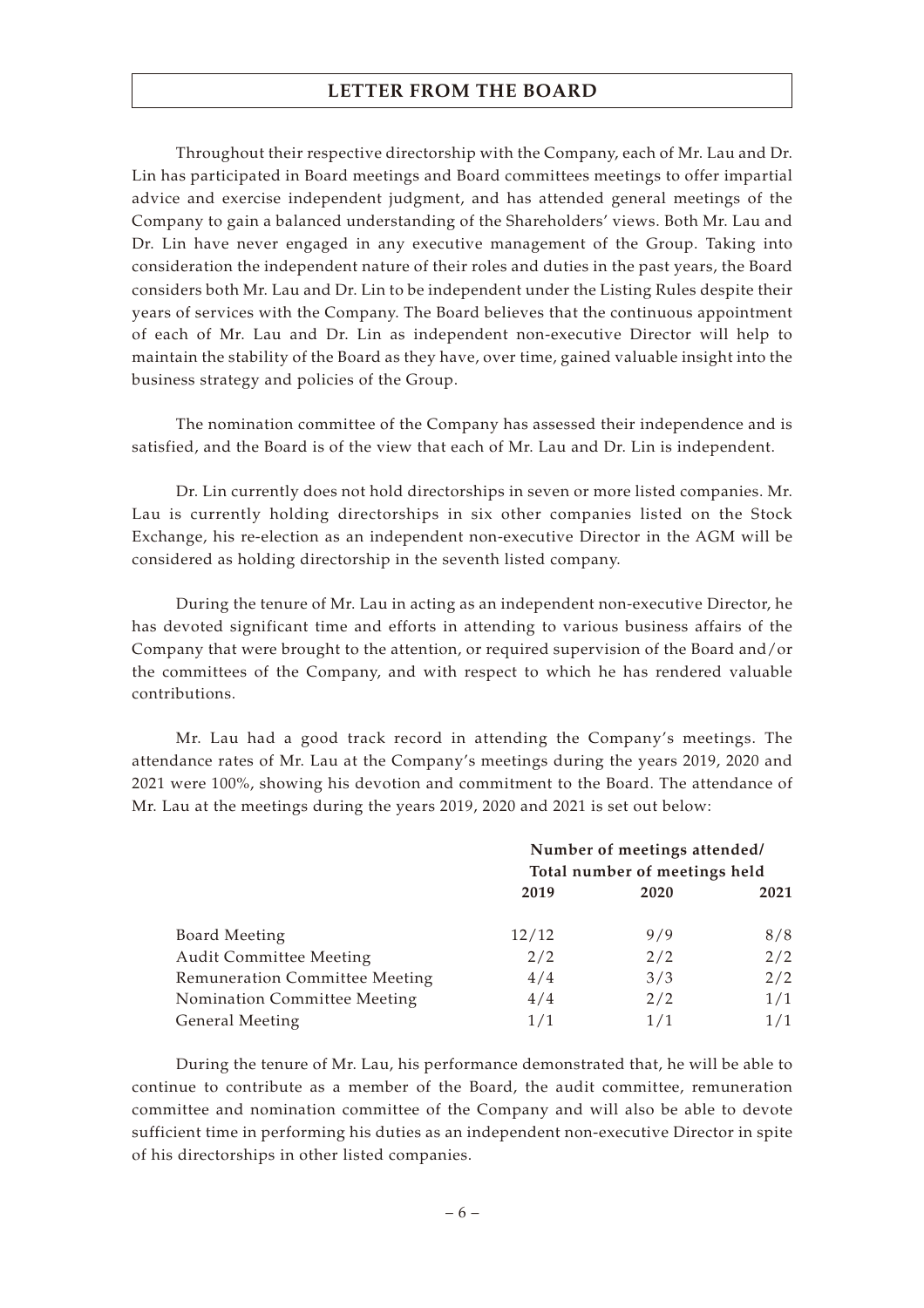At the AGM, ordinary resolutions will be proposed to re-elect each of Mr. Fok, Mr. Chang and Mr. Bu as executive Director, Mr. Wu as non-executive Director and each of Mr. Lau and Dr. Lin as independent non-executive Director.

#### **AGM**

A notice convening the AGM to be held at 611 East Wing, No. 8 Science Park West Avenue, Hong Kong Science Park, Tai Po, Hong Kong on Monday, 30 May 2022 at 11:00 a.m. is set out on pages 19 to 23 of this circular. Ordinary resolutions will be proposed at the AGM to approve, among other things, the proposed grant of the Issue Mandate (including the extended Issue Mandate) and the Repurchase Mandate and the proposed re-election of Directors.

For the purpose of determining Shareholders' entitlements to attend and vote at the AGM, the register of members of the Company will be closed from Wednesday, 25 May 2022 to Monday, 30 May 2022, both days inclusive, during which period no transfer of Shares will be registered. The record date for determination of entitlements of the Shareholders to attend and vote at the AGM will be on Monday, 30 May 2022. In order to qualify for attending and voting at the AGM, all transfer documents accompanied by the relevant share certificates must be lodged with the Company's Hong Kong branch share registrar and transfer office, Computershare Hong Kong Investor Services Limited at Shops 1712–1716, 17/F, Hopewell Centre, 183 Queen's Road East, Wanchai, Hong Kong for registration no later than 4:30 p.m. on Tuesday, 24 May 2022.

A form of proxy for use at the AGM is enclosed with this circular and such form of proxy is also published on the website of Hong Kong Exchanges and Clearing Limited at www.hkexnews.hk and the website of the Company at www.comba-telecom.com. Whether or not you are able to attend the AGM, you are requested to complete the accompanying form of proxy in accordance with the instructions printed thereon and deposit the same at the Company's Hong Kong branch share registrar and transfer office, Computershare Hong Kong Investor Services Limited at 17M/F, Hopewell Centre, 183 Queen's Road East, Wanchai, Hong Kong as soon as possible and in any event no later than Saturday, 28 May 2022 at 11:00 a.m. (Hong Kong Time) or not less than 48 hours before the time appointed for the holding of any adjourned meeting. Completion and return of the form of proxy will not preclude you from attending and voting in person at the AGM or any adjournment thereof should you so wish.

All the resolutions proposed to be approved at the AGM will be taken by poll in accordance with rule 13.39(4) of the Listing Rules. An announcement on the poll results of the AGM will be made by the Company after the AGM in compliance with the Listing Rules.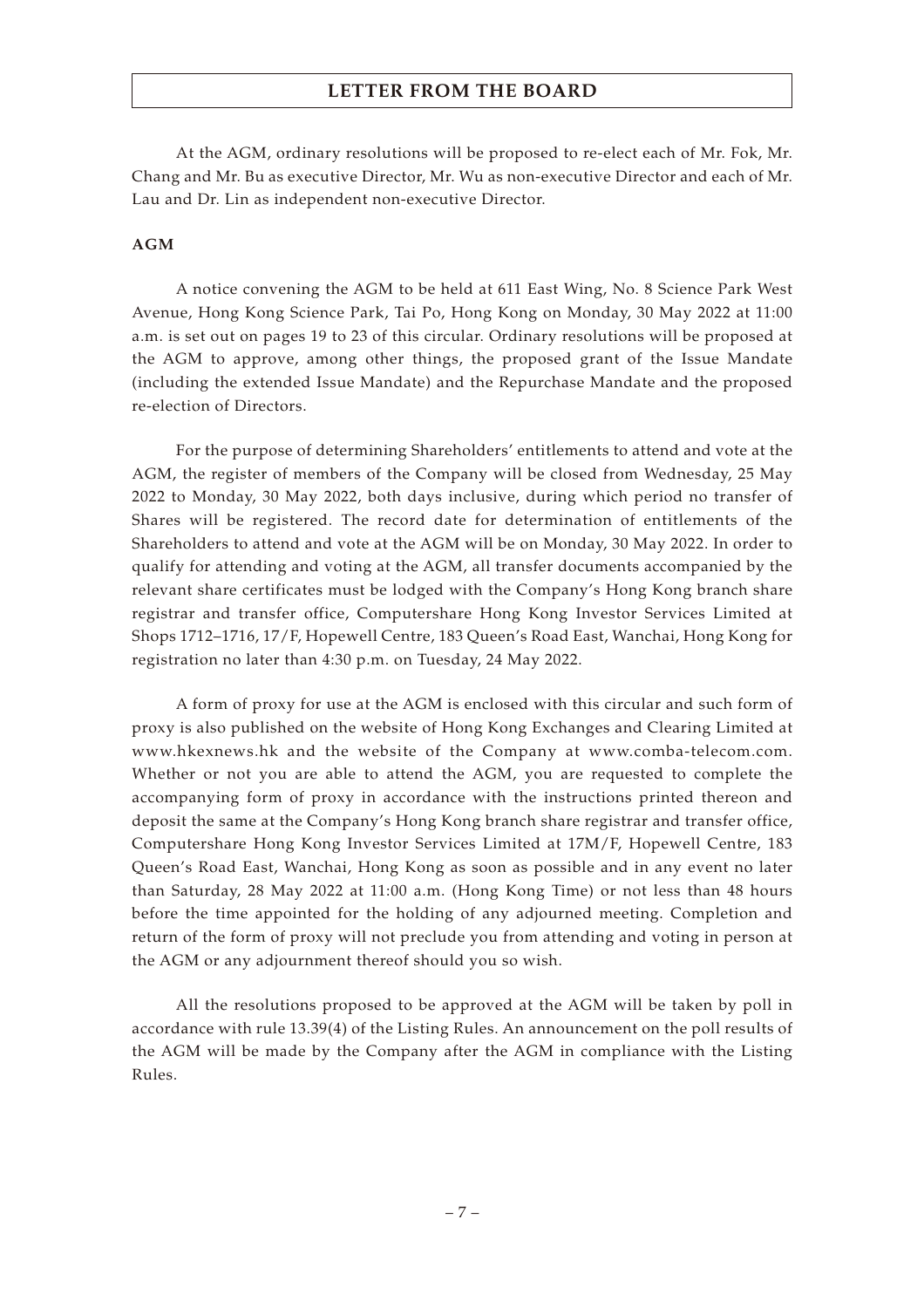#### **RESPONSIBILITY STATEMENT**

This circular, for which the Directors collectively and individually accept full responsibility, includes particulars given in compliance with the Listing Rules for the purpose of giving information with regard to the Company. The Directors, having made all reasonable enquiries, confirm that to the best of their knowledge and belief the information contained in this circular is accurate and complete in all material respects and not misleading or deceptive, and there are no other matters the omission of which would make any statement herein or this circular misleading.

#### **RECOMMENDATION**

The Directors consider the proposed grant of the Issue Mandate (including the extended Issue Mandate) and the Repurchase Mandate and the proposed re-election of Directors are in the best interests of the Company and its Shareholders as a whole. Accordingly, the Directors recommend the Shareholders to vote in favour of all the resolutions to be proposed at the AGM.

To the best of the Directors' knowledge, information and belief, no Shareholder has material interest in the proposed grant of the Issue Mandate (including the extended Issue Mandate) and Repurchase Mandate and the proposed re-election of Directors and accordingly no Shareholder is required to abstain from voting on the resolutions to be proposed at the AGM.

#### **GENERAL**

The English text of this circular shall prevail over the Chinese text in case of any inconsistency. Your attention is drawn to the information set out in appendices to this circular.

> Yours faithfully For and on behalf of the Board of **Comba Telecom Systems Holdings Limited Fok Tung Ling** *Chairman*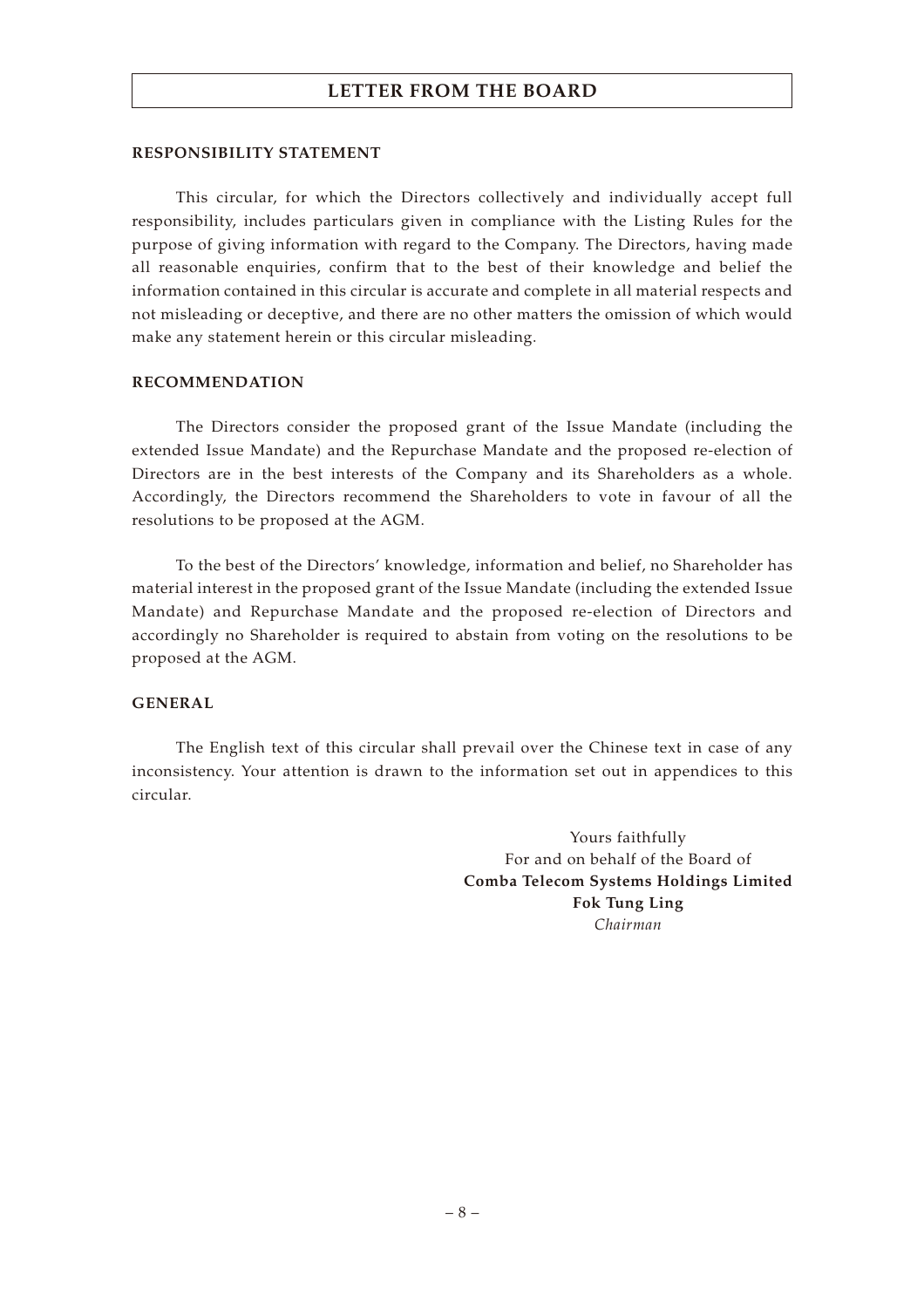This Appendix serves as an explanatory statement, as required by the Listing Rules, to provide requisite information to you for your consideration of the Repurchase Mandate.

#### **1. REPURCHASE OF SECURITIES FROM CONNECTED PARTIES**

The Listing Rules prohibit a company from knowingly repurchasing its securities on the Stock Exchange from a core connected person, which includes, a director, chief executive or substantial shareholder of the company or any of its subsidiaries or their respective close associates and a core connected person is prohibited from knowingly selling his/her/its securities in the company back to the company.

No core connected person of the Company has notified the Company that he/she/it has a present intention to sell any Shares to the Company nor has any such core connected person undertaken not to sell any of the Shares held by him/her/it to the Company in the event that the Repurchase Mandate is approved at the AGM.

#### **2. SHARE CAPITAL**

As at the Latest Practicable Date, the total number of issued Shares was 2,779,319,168 Shares.

Subject to the passing of the proposed resolution for the approval of the Repurchase Mandate and on the basis that no further Shares are issued or repurchased by the Company between the Latest Practicable Date and the date of the AGM, the Company will be allowed under the Repurchase Mandate to repurchase a maximum of 277,931,916 Shares, representing 10% of the number of issued Shares as at the date of passing of the resolution.

#### **3. REASONS FOR REPURCHASES**

The Directors believe that the Repurchase Mandate is in the best interests of the Company and its Shareholders as a whole. An exercise of the Repurchase Mandate may, depending on market conditions and funding arrangements at the time, lead to an enhancement of the net assets per Share and/or earnings per Share and will only be made when the Directors consider that a repurchase will benefit the Company and its Shareholders as a whole.

#### **4. FUNDING OF REPURCHASES**

Repurchases would be funded entirely from the Company's cash flow or working capital facilities, which will be funds legally available for such purpose under the laws of the Cayman Islands and the memorandum and articles of association of the Company.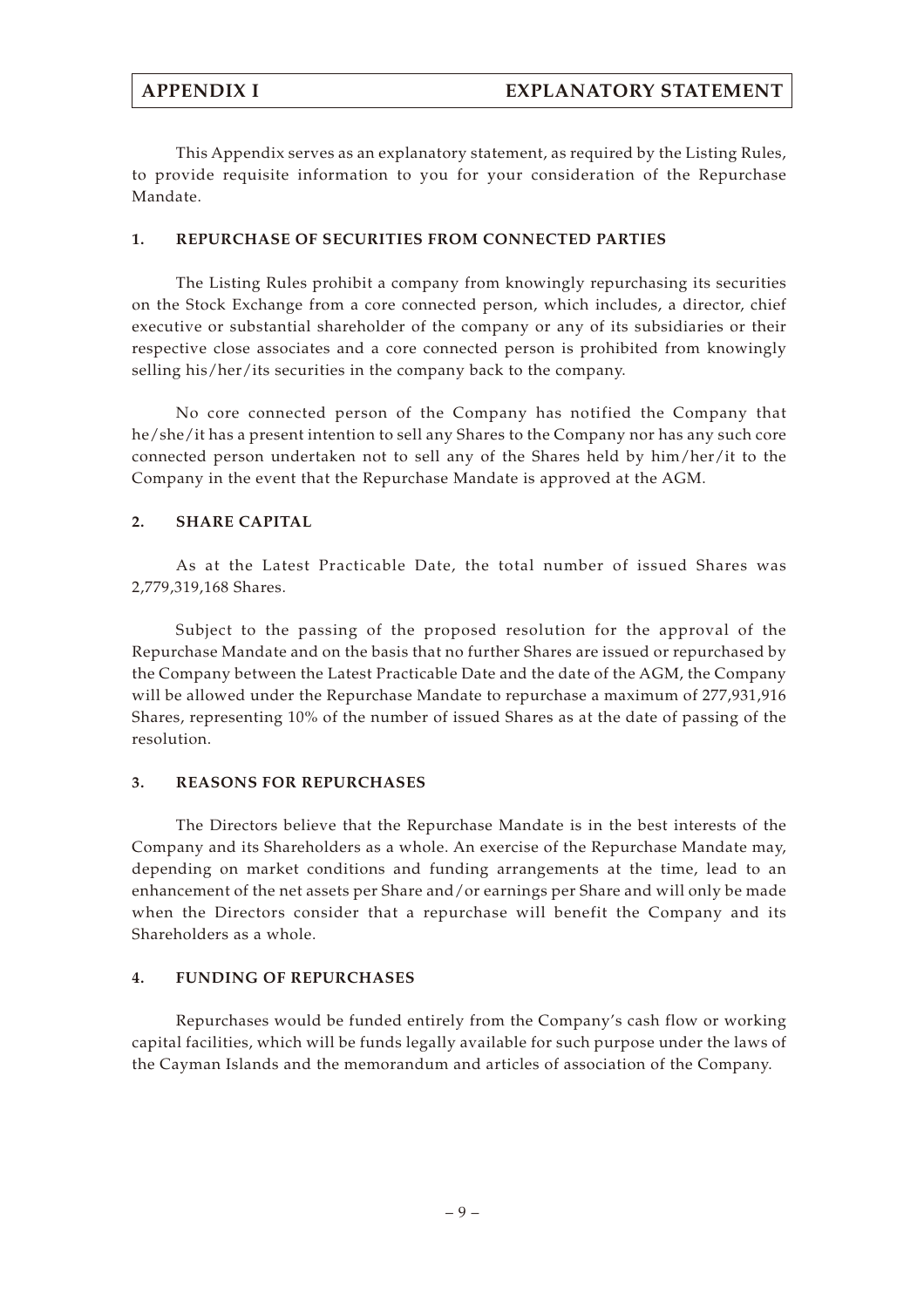An exercise of the Repurchase Mandate in full may have a material adverse impact on the working capital and gearing position of the Company compared with those as at 31 December 2021, being the date of its latest published audited consolidated accounts. The Directors do not, however, intend to make any repurchase in circumstances that would have a material adverse impact on the working capital or gearing position of the Company.

#### **5. SHARE PRICES**

The highest and lowest prices at which the Shares were traded on the Stock Exchange in each of the previous 12 calendar months immediately prior to the Latest Practicable Date were as follows:

|                                           | Highest | Lowest |
|-------------------------------------------|---------|--------|
|                                           | HK\$    | HK\$   |
| 2021                                      |         |        |
| April                                     | 2.18    | 1.98   |
| May                                       | 2.00    | 1.77   |
| June                                      | 2.18    | 1.92   |
| July                                      | 2.04    | 1.66   |
| August                                    | 2.06    | 1.67   |
| September                                 | 2.18    | 1.83   |
| October                                   | 2.33    | 1.98   |
| November                                  | 2.15    | 1.80   |
| December                                  | 1.88    | 1.69   |
| 2022                                      |         |        |
| January                                   | 1.93    | 1.73   |
| February                                  | 2.08    | 1.80   |
| March                                     | 1.80    | 1.20   |
| April (up to the Latest Practicable Date) | 1.39    | 1.27   |

#### **6. DISCLOSURE OF INTERESTS**

None of the Directors or, to the best of their knowledge having made all reasonable enquiries, their respective close associates, have any present intention to sell to the Company or its subsidiaries any of the Shares if the Repurchase Mandate is approved at the AGM.

#### **7. DIRECTORS' UNDERTAKING**

The Directors have undertaken to the Stock Exchange that, so far as the same may be applicable, they will exercise the power of the Company to make repurchases pursuant to the Repurchase Mandate in accordance with the Listing Rules and applicable laws of the Cayman Islands.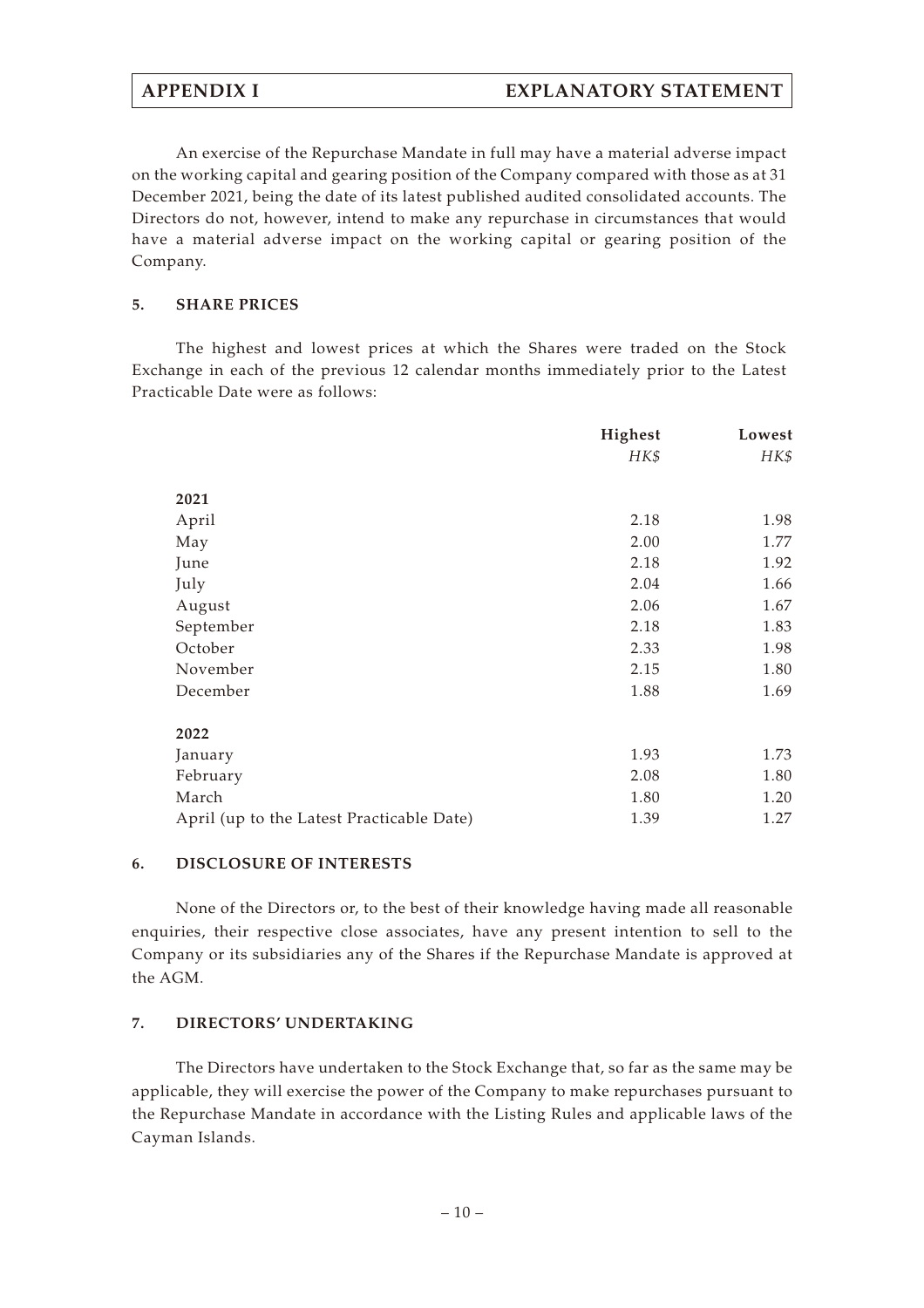#### **8. TAKEOVERS CODE**

If a Shareholder's proportionate interest in the voting rights of the Company increases on the Company exercising its powers to repurchase Shares pursuant to the Repurchase Mandate, such increase will be treated as an acquisition of voting rights for the purpose of rule 32 of the Takeovers Code. As a result, a Shareholder or group of Shareholders acting in concert could obtain or consolidate the control of the Company and become obliged to make a mandatory offer in accordance with rules 26 and 32 of the Takeovers Code. Save as aforesaid, the Directors are not aware of any consequences which would arise under the Takeovers Code as a consequence of any repurchases pursuant to the Repurchase Mandate.

As at the Latest Practicable Date, the following Shareholders are interested in more than 5% of the number of issued Shares:

| Name                             | <b>Notes</b> | Number<br>of Shares | Percentage<br>holding<br>(Approximately) |
|----------------------------------|--------------|---------------------|------------------------------------------|
| Prime Choice Investments Limited |              | 678,115,129         | 24.398%                                  |
| Mr. Fok Tung Ling                | 1            | 702,979,468         | 25.293%                                  |
| Madam Chen Jing Na               | 2            | 702,979,468         | 25.293%                                  |
| Wise Logic Investments Limited   |              | 228,225,410         | 8.211%                                   |
| Mr. Zhang Yue Jun                | 3            | 228,225,410         | 8.211%                                   |
| Madam Cai Hui Ni                 | 4            | 228,225,410         | 8.211%                                   |

*Notes:*

- 1. 678,115,129 Shares are beneficially owned by Prime Choice Investments Limited and 24,864,339 Shares are beneficially owned by Mr. Fok Tung Ling. By virtue of 100% shareholding in Prime Choice Investments Limited, Mr. Fok Tung Ling is deemed or taken to be interested in the 678,115,129 Shares owned by Prime Choice Investments Limited and accordingly is deemed or taken to be interested in an aggregate of 702,979,468 Shares.
- 2. Madam Chen Jing Na is the spouse of Mr. Fok Tung Ling and is deemed to be interested in the 702,979,468 Shares in which Mr. Fok Tung Ling is deemed or taken to be interested for the purpose of the SFO.
- 3. 228,225,410 Shares are beneficially owned by Wise Logic Investments Limited. By virtue of 100% shareholding in Wise Logic Investments Limited, Mr. Zhang Yue Jun is deemed or taken to be interested in the 228,225,410 Shares owned by Wise Logic Investments Limited.
- 4. Madam Cai Hui Ni is the spouse of Mr. Zhang Yue Jun and is deemed to be interested in the 228,225,410 Shares in which Mr. Zhang Yue Jun is deemed or taken to be interested for the purpose of the SFO.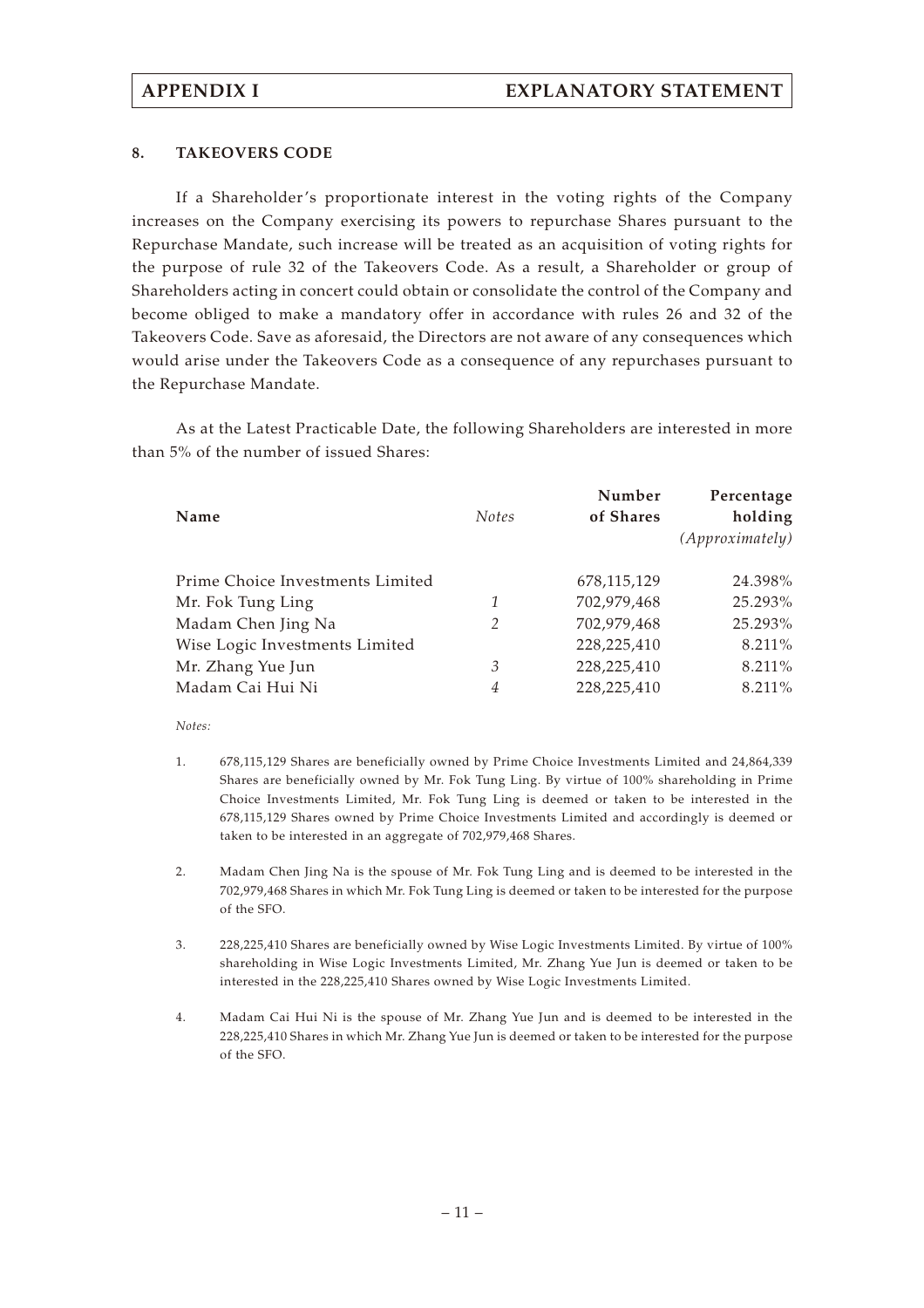#### **APPENDIX I EXPLANATORY STATEMENT**

In the event that the Directors exercise in full the power to repurchase Shares in accordance with the Repurchase Mandate, the total interests of the above Shareholders in the Shares would be increased to:

| Name                             | Percentage<br>holding<br>(Approximately) |
|----------------------------------|------------------------------------------|
| Prime Choice Investments Limited | 27.109%                                  |
| Mr. Fok Tung Ling                | 28.103%                                  |
| Madam Chen Jing Na               | 28.103%                                  |
| Wise Logic Investments Limited   | $9.123\%$                                |
| Mr. Zhang Yue Jun                | $9.123\%$                                |
| Madam Cai Hui Ni                 | $9.123\%$                                |

On the basis of the current shareholdings of the above Shareholders, an exercise of the Repurchase Mandate in full will not result in Prime Choice Investments Limited and its parties acting in concert (including but not limited to Mr. Fok Tung Ling and Madam Chen Jing Na) becoming obliged to make a mandatory offer under rule 26 of the Takeovers Code.

The Directors have no intention to exercise the Repurchase Mandate to such an extent that will result in a requirement of the above Shareholders, or any other persons to make a general offer under the Takeovers Code or the number of Shares in the hands of public falling below the prescribed minimum percentage of 25%.

#### **9. SHARES REPURCHASE MADE BY THE COMPANY**

The Company had not purchased any of its Shares (whether on the Stock Exchange or otherwise) in the six months preceding the date of this circular.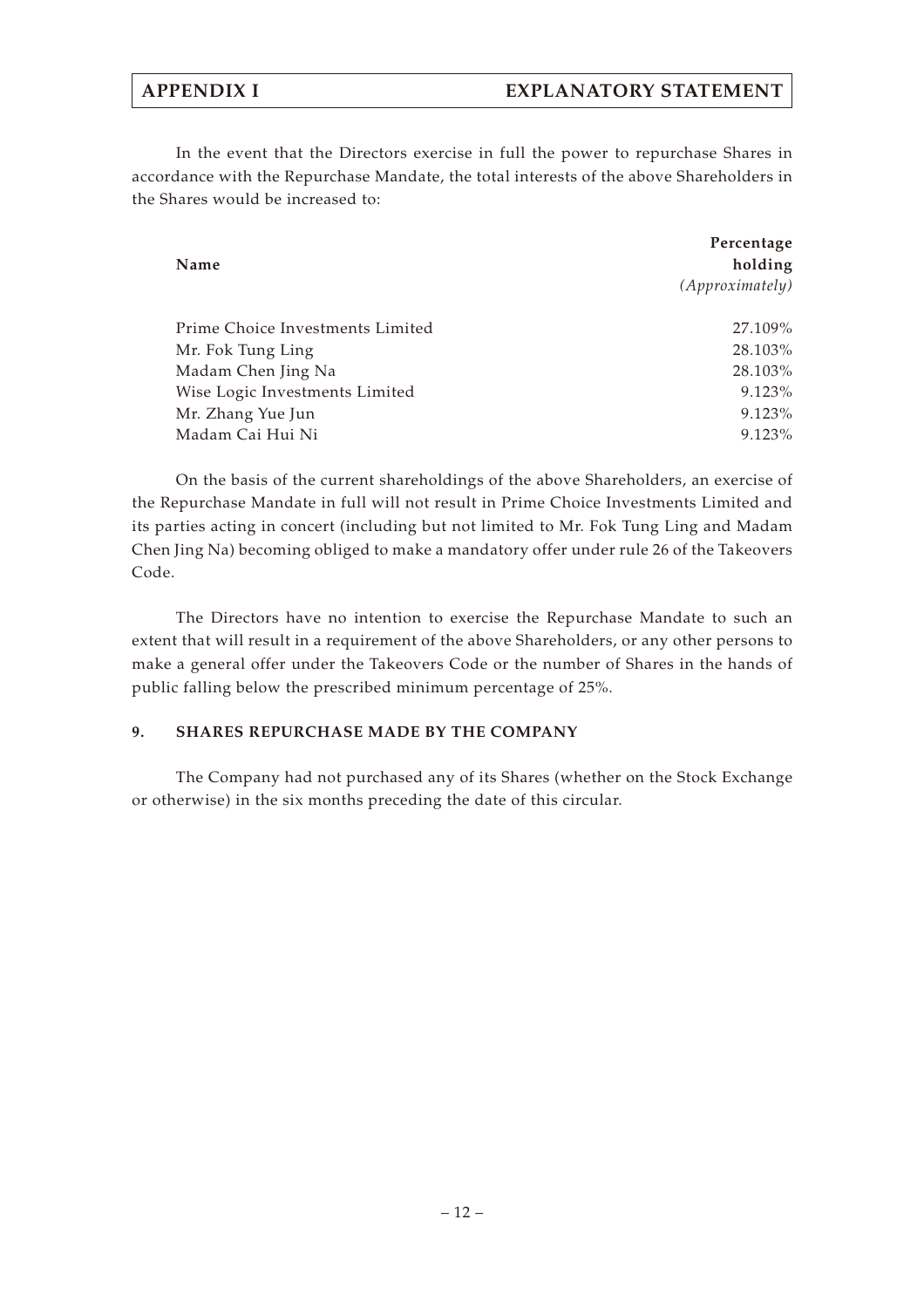Details of the Directors who will retire from office at the AGM and being eligible, will offer themselves for re-election at the AGM, are set out below:

#### **(1) Mr. Fok Tung Ling**

Mr. Fok Tung Ling, aged 65, is one of the founders of the Group. He is the chairman of the Board and the authorized representative of the Company. He also holds various positions in the subsidiaries of the Company, including acting as legal representative and director. Mr. Fok is primarily responsible for leading the Board in determining the directions of the Group's overall strategies and business development. From 1982 to 1987, Mr. Fok worked as a technical engineer in the Microwave Telecommunications Main Station of the Guangdong Bureau of Post and Telecommunications (廣東省郵電局微波通信 總站). In 1986, he graduated from Beijing Institute of Posts and Telecommunications (北京 郵電學院) (currently known as Beijing University of Posts and Telecommunications (北京 郵電大學)("**BUPT**")), majoring in microwave communications. Prior to 1991, Mr. Fok worked as a marketing executive in China National Electronics Import & Export Corporation, South China Branch (中國電子進出口有限公司華南分公司) which was engaged in the import and export of electronic products. From 1991 to 1997, he was engaged in the trading of telecommunications and electronic equipment and components before co-founding the Group in 1997. Mr. Fok has over 40 years of experience in wireless communications. He is the sole director and shareholder of Prime Choice Investments Limited, which is a Substantial Shareholder of the Company. Mr. Fok is the father of Ms. Huo Xinru.

Save as disclosed above, Mr. Fok did not hold any directorship in any other public companies the securities of which are listed on any securities market in Hong Kong or overseas in the last three years and does not have any relationship with any Directors, Substantial Shareholders, Controlling Shareholders or senior management of the Company.

As at the Latest Practicable Date, Mr. Fok holds 24,864,339 Shares directly and holds 678,115,129 Shares through controlled corporation, in aggregate representing approximately 25.293% of the total number of issued Shares. Save as disclosed above, he does not have, and is not deemed to have, any other interests or short positions in any Shares, underlying shares or debentures (as defined under Part XV of the SFO) of the Company.

Mr. Fok has entered into a service contract with the Company for an initial term of three years which commenced on 1 July 2003, and will be renewable thereafter until terminated by either party by giving not less than six months' written notice. He will be subject to retirement by rotation and re-election at the general meetings of the Company. Mr. Fok's remuneration for his positions in the Group has been fixed at approximately HK\$181,000 per month with discretionary bonus, which are determined by the Board with reference to his duties, performance and responsibilities within the Group, the Group's remuneration policy and the prevailing market conditions.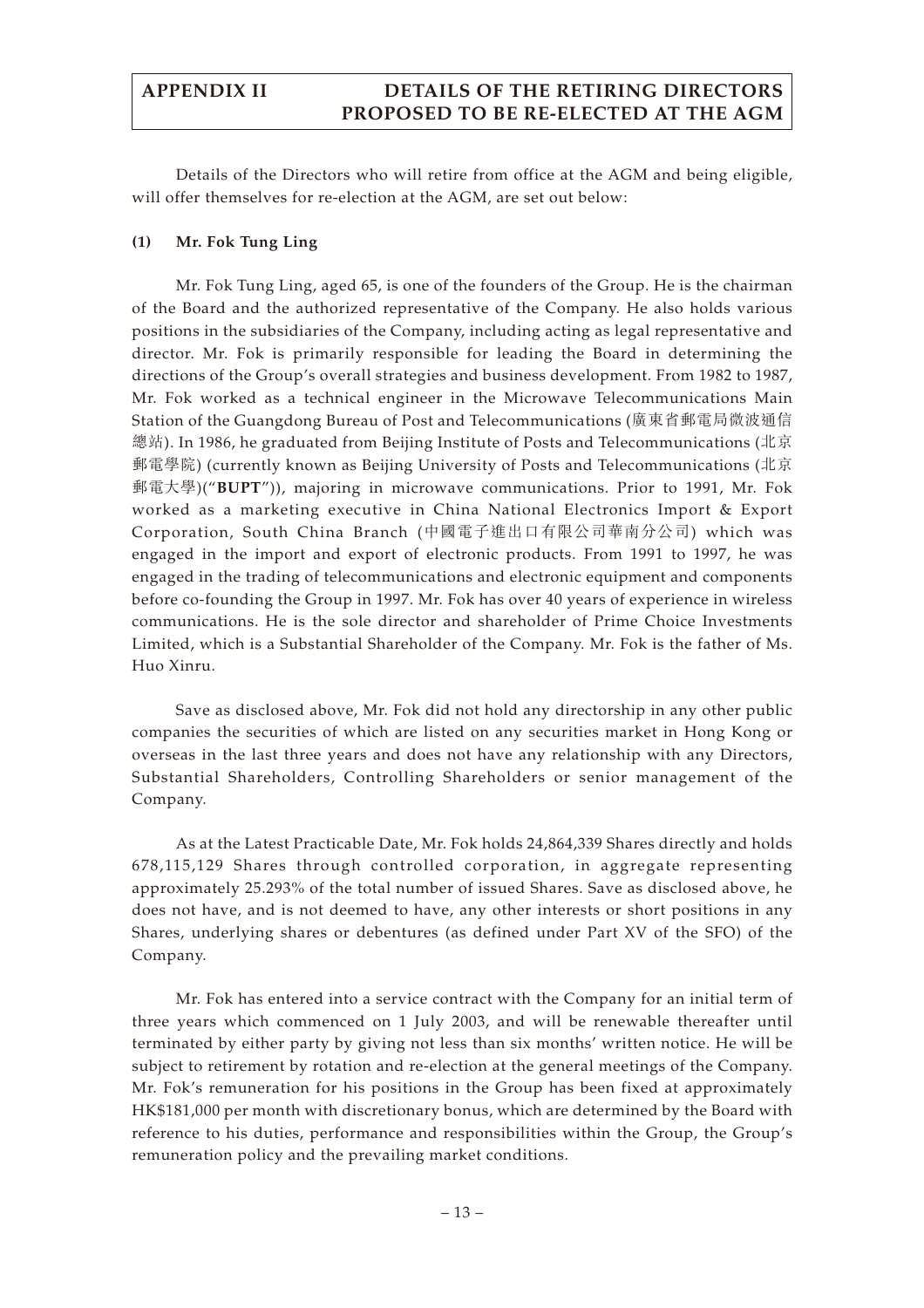#### **(2) Mr. Chang Fei Fu**

Mr. Chang Fei Fu, aged 47, is an executive Director and the group chief financial officer. He is also the authorized representative of the Company. Mr. Chang holds various positions in the subsidiaries of the Company, including acting as director, company secretary and supervisor. He is mainly responsible for the overall financial management of the Group, as well as listed company related matters and investor relations duties. Mr. Chang has obtained a master's degree in engineering economic systems from Stanford University, the USA and a bachelor's degree in electrical engineering from the University of Michigan, the USA. He has over 24 years of experience in corporate finance, merger and acquisition, financial analysis, research, capital markets and asset management. Prior to joining the Group, Mr. Chang has worked in financial institutions and corporates in Hong Kong, China and Japan, including the Stock Exchange of Hong Kong, Merrill Lynch Securities (currently known as BofA Securities, Inc.) (Hong Kong and Tokyo), Rockhampton Management (Tokyo), Barclays Capital (Hong Kong). During 2011, Mr. Chang joined China Mobile Games and Entertainment Group Limited ("**CMGE Group**") in the founding member team as an executive director and chief financial officer. He led CMGE Group to its listing on the United States NASDAQ Stock Exchange in September 2012, conducted a series of equity fund raisings including CMGE Group's initial public offering, as well as its privatization. Mr. Chang left CMGE Group in August 2015 after the company completed its privatization. Mr. Chang then joined ule.com (an e-commerce platform jointly launched by TOM Group Limited and China Post) as a senior vice president in finance in September 2015. Mr. Chang joined the Group in 2016.

Save as disclosed above, Mr. Chang did not hold any directorship in any other public companies the securities of which are listed on any securities market in Hong Kong or overseas in the last three years and does not have any relationship with any Directors, Substantial Shareholders, Controlling Shareholders or senior management of the Company.

As at the Latest Practicable Date, Mr. Chang holds Share Options under the Share Option Scheme entitling him to subscribe for 7,500,000 Shares. Save as disclosed above, he does not have, and is not deemed to have, any other interests or short positions in any Shares, underlying shares or debentures (as defined under Part XV of the SFO) of the Company.

Mr. Chang has entered into a service contract with the Company for an initial term of 18 months which commenced on 23 February 2018 and will be renewable thereafter until terminated by either party by giving not less than six months' written notice. He will be subject to retirement by rotation and re-election at the general meetings of the Company. Mr. Chang's remuneration for his positions in the Group has been fixed at approximately HK\$229,000 per month with discretionary bonus, which are determined by the Board with reference to his duties, performance and responsibilities within the Group, the Group's remuneration policy and the prevailing market conditions.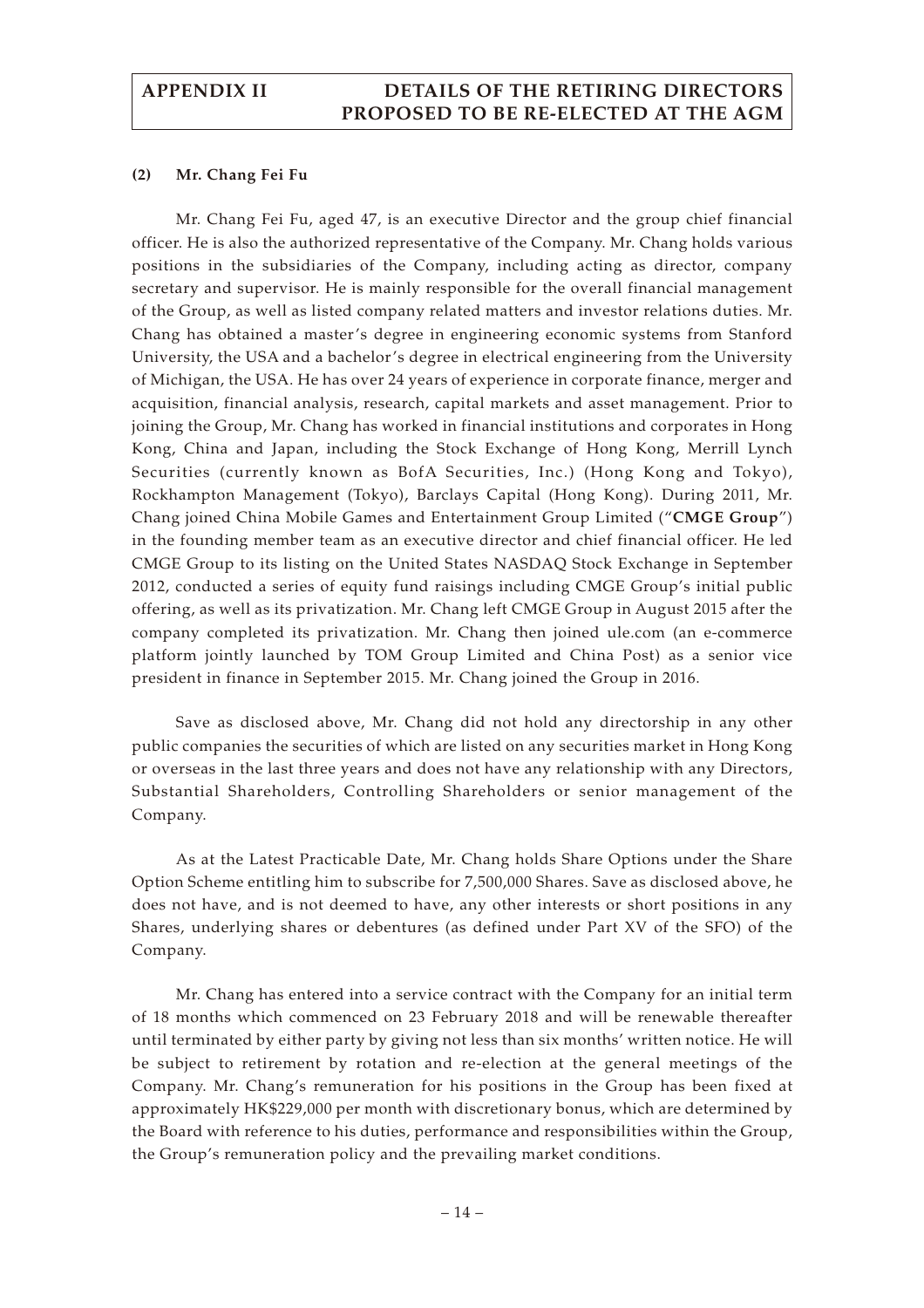#### **(3) Mr. Bu Binlong**

Mr. Bu Binlong, aged 59, is an executive Director. He is also senior vice president of the Group and chief scientist of antenna and subsystem business unit (ASBU) business lines, in charge of the ASBU and the group procurement center. Mr. Bu is also acting as director of a subsidiary of the Company. He graduated in 1985 from Northwest Telecommunication Engineering Institute (currently known as Xidian University) and obtained a master's degree in electronic magnetic field and microwave technology from Xidian University in 2002. Mr. Bu has over 36 years of technical research experience in the domain of satellite antennas and mobile communications antennas. He was appointed as an adjunct professor of the key laboratory for antenna and electromagnetic compatibility of Xidian University in 2010, elected as the vice chairman of the Communication Antenna Special Committee of the Antenna Branch of Chinese Institute of Electronics in 2011, elected as the vice chairman of the Antenna System Industry Alliance of the PRC in 2017, and appointed as the vice chairman of the Antenna and Radio Frequency Technology Committee under China Institute of Communications in 2018. Mr. Bu joined the Group in 2003.

Save as disclosed above, Mr. Bu did not hold any directorship in any other public companies the securities of which are listed on any securities market in Hong Kong or overseas in the last three years and does not have any relationship with any Directors, Substantial Shareholders, Controlling Shareholders or senior management of the Company.

As at the Latest Practicable Date, Mr. Bu holds 2,350,084 Shares representing approximately 0.084 % of the total number of issued Shares. He also holds Share Options under the Share Option Scheme entitling him to subscribe for 8,800,000 Shares. Save as disclosed above, he does not have, and is not deemed to have, any other interests or short positions in any Shares, underlying shares or debentures (as defined under Part XV of the SFO) of the Company.

Mr. Bu has entered into a service contract with the Company for an initial term of 18 months which commenced on 12 April 2018 and will be renewable thereafter until terminated by either party by giving not less than six months' written notice. He will be subject to retirement by rotation and re-election at the general meetings of the Company. Mr. Bu's remuneration for his positions in the Group has been fixed at approximately HK\$120,000 per month with discretionary bonus, which are determined by the Board with reference to his duties, performance and responsibilities within the Group, the Group's remuneration policy and the prevailing market conditions.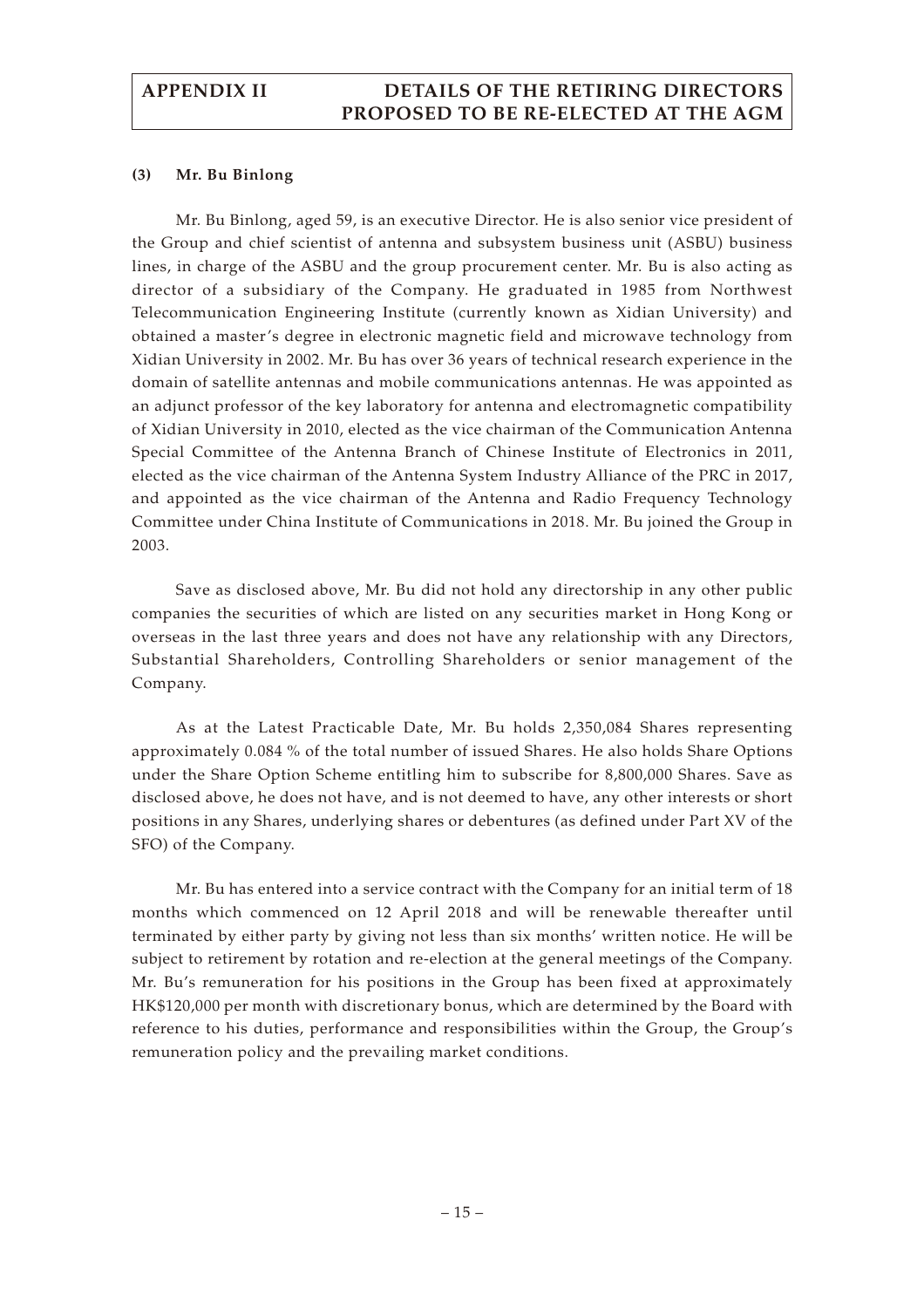#### **(4) Mr. Wu Tielong**

Mr. Wu Tielong, aged 59, is a non-executive Director and was an executive Director from 12 April 2018 to 31 December 2019. He also holds various positions in the subsidiaries of the Company, including acting as director and general manager. Mr. Wu graduated from the Nanjing Institute of Communication Engineering in 1985 and obtained a bachelor's degree in communication engineering. He was an associate professor. Mr. Wu has over 18 years of experience in the operation and management in the market of communications. Mr. Wu joined the Group in 2003.

Save as disclosed above, Mr. Wu did not hold any directorship in any other public companies the securities of which are listed on any securities market in Hong Kong or overseas in the last three years and does not have any relationship with any Directors, Substantial Shareholders, Controlling Shareholders or senior management of the Company.

As at the Latest Practicable Date, Mr. Wu holds 1,842,049 Shares representing approximately 0.066 % of the total number of issued Shares. He also holds Share Options under the Share Option Scheme entitling him to subscribe for 6,800,000 Shares. Save as disclosed above, he does not have, and is not deemed to have, any other interests or short positions in any Shares, underlying shares or debentures (as defined under Part XV of the SFO) of the Company.

Mr. Wu has entered into a letter of appointment with the Company for an initial term of three years which commenced on 31 December 2019 and will be renewable thereafter until terminated by either party by giving not less than six months' written notice. He will be subject to retirement by rotation and re-election at the general meetings of the Company. Mr. Wu's remuneration for his positions in the Group has been fixed at approximately HK\$119,000 per month with discretionary bonus, which are determined by the Board with reference to his duties, performance and responsibilities within the Group, the Group's remuneration policy and the prevailing market conditions.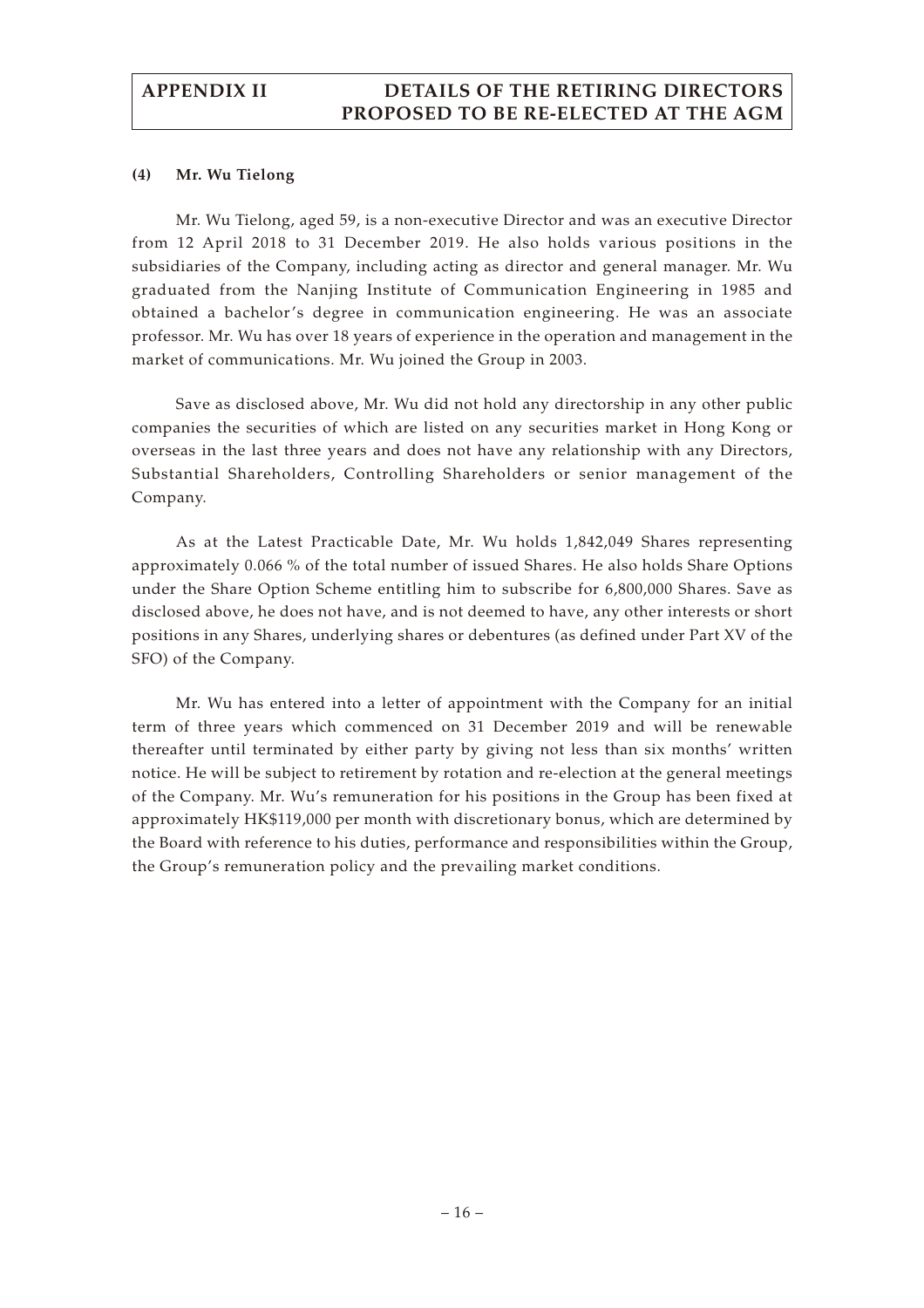#### **(5) Mr. Lau Siu Ki, Kevin**

Mr. Lau Siu Ki, Kevin, aged 63, is an independent non-executive Director. He is also the chairman of the audit committee and the remuneration committee and a member of the nomination committee of the Company. Mr. Lau has over 40 years of experience in corporate governance, corporate finance, financial advisory and management, accounting and auditing. He is currently a consultant in the financial advisory field. Prior to that, Mr. Lau had worked in an international accounting firm for over 15 years. He is a fellow member of both the Association of Chartered Certified Accountants ("**ACCA**") as well as the Hong Kong Institute of Certified Public Accountants. Mr. Lau was a member of the world council of ACCA from 2002 to 2011 and was the chairman of the Hong Kong Branch of ACCA for the year 2000/2001. He is also an independent non-executive director of six other companies listed on the main board of The Stock Exchange of Hong Kong Limited (the "**Stock Exchange**") namely FIH Mobile Limited, Samson Holding Ltd., Embry Holdings Limited, Binhai Investment Company Limited, TCL Electronics Holdings Limited and IVD Medical Holding Limited. In addition, Mr. Lau was an independent non-executive director of China Medical & HealthCare Group Limited, a company listed on the main board of the Stock Exchange, until his retirement on 6 December 2018. He was also an independent supervisor of the sixth session of the supervisory committee of Beijing Capital International Airport Co., Ltd., the shares of which are listed on the main board of the Stock Exchange, until his retirement on 28 June 2017. Mr. Lau is also the company secretary of Yeebo (International Holdings) Limited and Hung Fook Tong Group Holdings Limited, both companies listed on the main board of the Stock Exchange, and also Expert Systems Holdings Limited, a company listed on GEM of the Stock Exchange. Mr. Lau joined the Group in 2003.

Save as disclosed above, Mr. Lau did not hold any directorship in any other public companies the securities of which are listed on any securities market in Hong Kong or overseas in the last three years and does not have any relationship with any Directors, Substantial Shareholders, Controlling Shareholders or senior management of the Company.

As at the Latest Practicable Date, Mr. Lau holds 260,000 Shares representing approximately 0.009% of the total number of issued Shares. He also holds Share Options under the Share Option Scheme entitling him to subscribe for 250,000 Shares. Save as disclosed above, he does not have, and is not deemed to have, any other interests or short positions in any Shares, underlying shares or debentures (as defined under Part XV of the SFO) of the Company.

Mr. Lau has entered into a letter of appointment with the Company for a term of one year. He will be subject to retirement by rotation and re-election at the general meetings of the Company. Mr. Lau's remuneration has been fixed at HK\$220,000 per annum, which are determined by the Board with reference to his duties, performance and responsibilities within the Group, the Group's remuneration policy and the prevailing market conditions.

Save as disclosed in the announcements of the Company dated 4 November 2019 and 14 May 2021 in relation to the commencement of proceedings in the Market Misconduct Tribunal ("**MMT**") by the Securities and Futures Commission against China Medical & HealthCare Group Limited and six individuals including, among others, Mr. Lau, for alleged late disclosure of inside information in 2014, respectively and the order of MMT, there is no other information relating to Mr. Lau that is required to be disclosed pursuant to rules 13.51(2)(h) to (v) of the Listing Rules.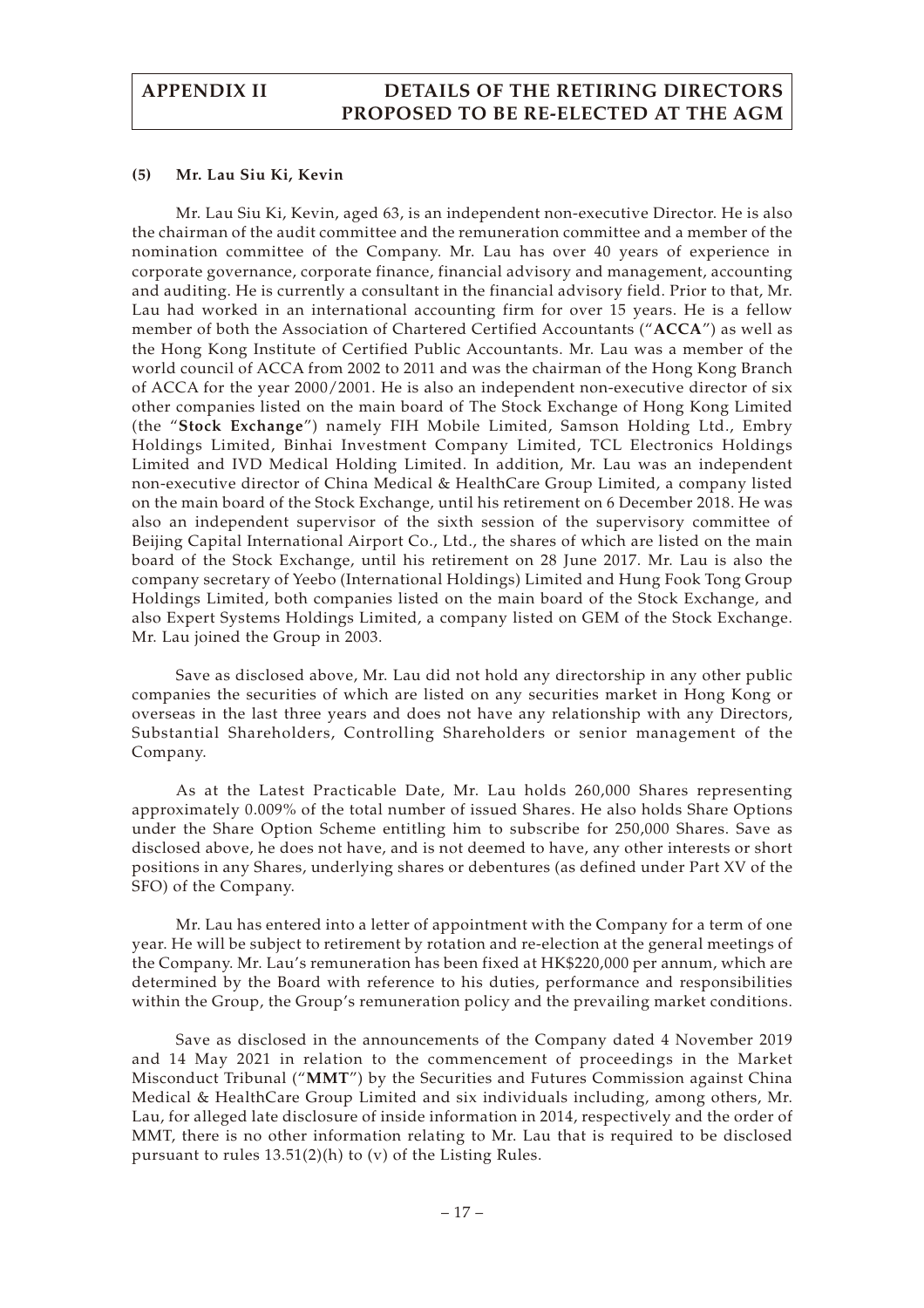#### **(6) Dr. Lin Jin Tong**

Dr. Lin Jin Tong, aged 76, is an independent non-executive Director. He is also the chairman of the nomination committee and a member of the audit committee and the remuneration committee of the Company. Dr. Lin is currently a professor of BUPT. He graduated from Peking University majoring in Physics, and obtained a master's degree in engineering from BUPT. Dr. Lin further obtained a doctorate degree in Philosophy and an honorary doctorate degree in Science from University of Southampton, UK. He has worked as lecturer, professor, department head, vice president of BUPT and was also the president of BUPT from 1998 to 2007. Dr. Lin was also a member of the 10th Beijing Municipal Committee of the Chinese People's Political Consultative Conference from 2003 to 2008. He was a deputy director-general of China Institute of Communications and is currently a fellow member of The Institution of Engineering and Technology. Dr. Lin has long been engaged in optical communication engineering, including research and teaching in the aspects of high-speed optical communication system and broadband optical access network. He is currently a director of Jiangsu Zhongtian Technology Co., Ltd., the shares of which are listed on the Shanghai Stock Exchange, an independent director of Tongding Interconnection Information Co., Ltd. and HC SemiTek Corporation, the shares of which are both listed on the Shenzhen Stock Exchange and UTStarcom Holdings Corp., the shares of which are listed on the Nasdaq Market in the United States. Dr. Lin joined the Group in 2012.

Save as disclosed above, Dr. Lin did not hold any directorship in any other public companies the securities of which are listed on any securities market in Hong Kong or overseas in the last three years and does not have any relationship with any Directors, Substantial Shareholders, Controlling Shareholders or senior management of the Company.

As at the Latest Practicable Date, Dr. Lin holds Share Options under the Share Option Scheme entitling him to subscribe for 400,000 Shares. Save as disclosed above, he does not have, and is not deemed to have, any other interests or short positions in any Shares, underlying shares or debentures (as defined under Part XV of the SFO) of the Company.

Dr. Lin has entered into a letter of appointment with the Company for a term of one year. He will be subject to retirement by rotation and re-election at the general meetings of the Company. Dr. Lin's remuneration has been fixed at HK\$220,000 per annum, which are determined by the Board with reference to his duties, performance and responsibilities within the Group, the Group's remuneration policy and the prevailing market conditions.

Save as disclosed above, there is no information relating to the re-election of each of Mr. Fok, Mr. Chang, Mr. Bu, Mr. Wu, Mr. Lau and Dr. Lin that is required to be disclosed pursuant to rules 13.51(2)(h) to (v) of the Listing Rules.

Save as disclosed above, there is no other matter that needs to be brought to the attention of the Shareholders and the Stock Exchange.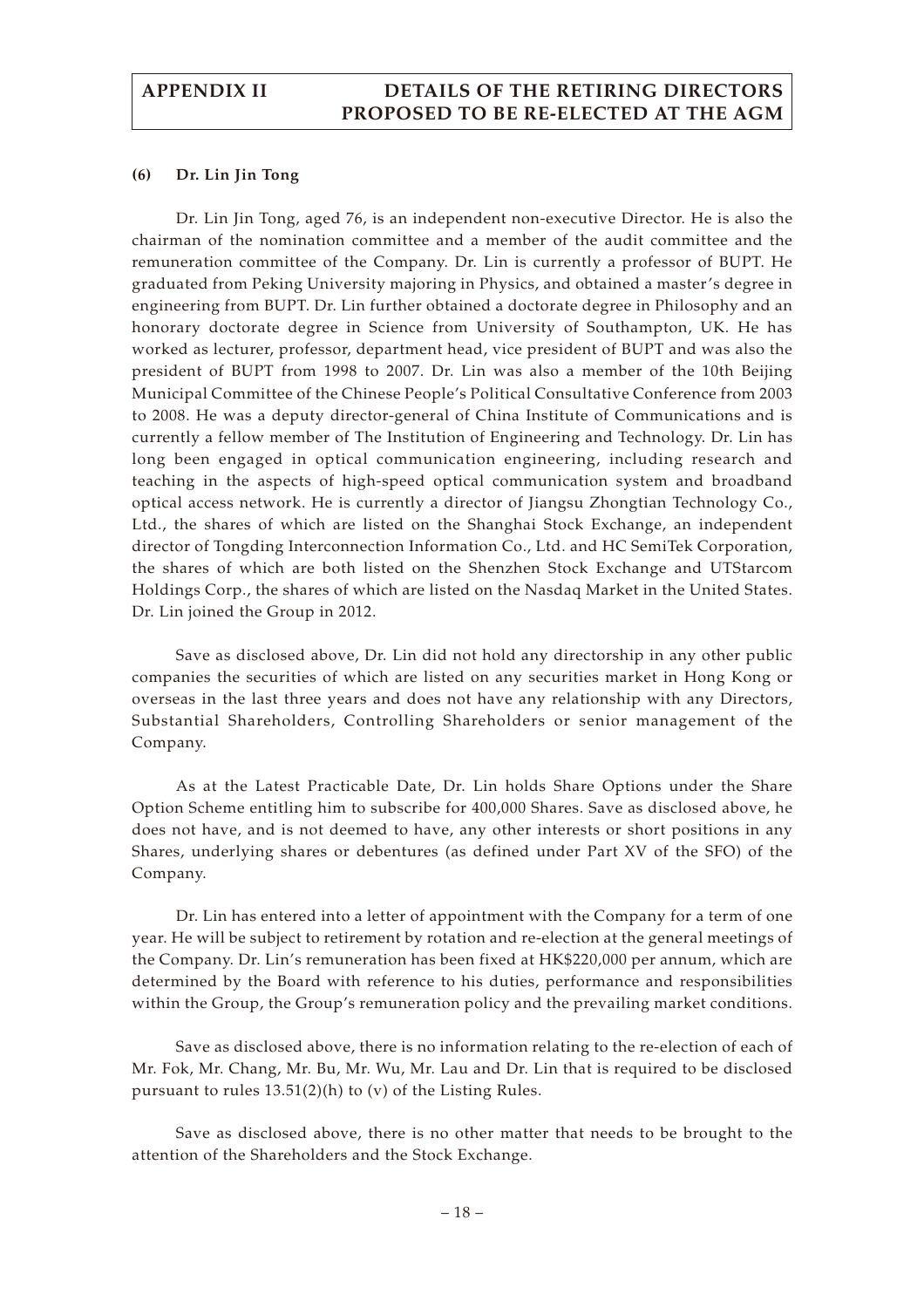#### **NOTICE OF AGM**

## Comba **COMBA TELECOM SYSTEMS HOLDINGS LIMITED 京信通信系統控股有限公司**

*(Incorporated in the Cayman Islands with limited liability)* **(Stock Code: 2342)**

#### **NOTICE OF ANNUAL GENERAL MEETING**

**NOTICE IS HEREBY GIVEN** that an annual general meeting of Comba Telecom Systems Holdings Limited (the "**Company**") will be held at 611 East Wing, No. 8 Science Park West Avenue, Hong Kong Science Park, Tai Po, Hong Kong on Monday, 30 May 2022 at 11:00 a.m., (or, in case tropical cyclone warning signal no. 8 or above is hoisted, or a black rainstorm warning signal or "extreme conditions caused by super typhoons" announced by the Hong Kong Government is in force in Hong Kong at any time between 9:00 a.m. and 11:00 a.m. on that day, at the same time and place on Tuesday, 31 May 2022) to transact the following businesses and for the purposes of considering and, if thought fit, passing the following resolutions as ordinary resolutions of the Company with or without amendments:

- 1. to receive and adopt the audited consolidated financial statements and the reports of the directors (the "**Director(s)**") and the auditors of the Company for the year ended 31 December 2021;
- 2. (a) to re-elect Mr. Fok Tung Ling as executive Director;
	- (b) to re-elect Mr. Chang Fei Fu as executive Director;
	- (c) to re-elect Mr. Bu Binlong as executive Director;
	- (d) to re-elect Mr. Wu Tielong as non-executive Director;
	- (e) to re-elect Mr. Lau Siu Ki, Kevin as independent non-executive Director;
	- (f) to re-elect Dr. Lin Jin Tong as independent non-executive Director; and
	- (g) to authorize the board of Directors (the "**Board**") to fix the Directors' remuneration;
- 3. to re-appoint Ernst & Young as the auditors of the Company and to authorize the Board to fix their remuneration;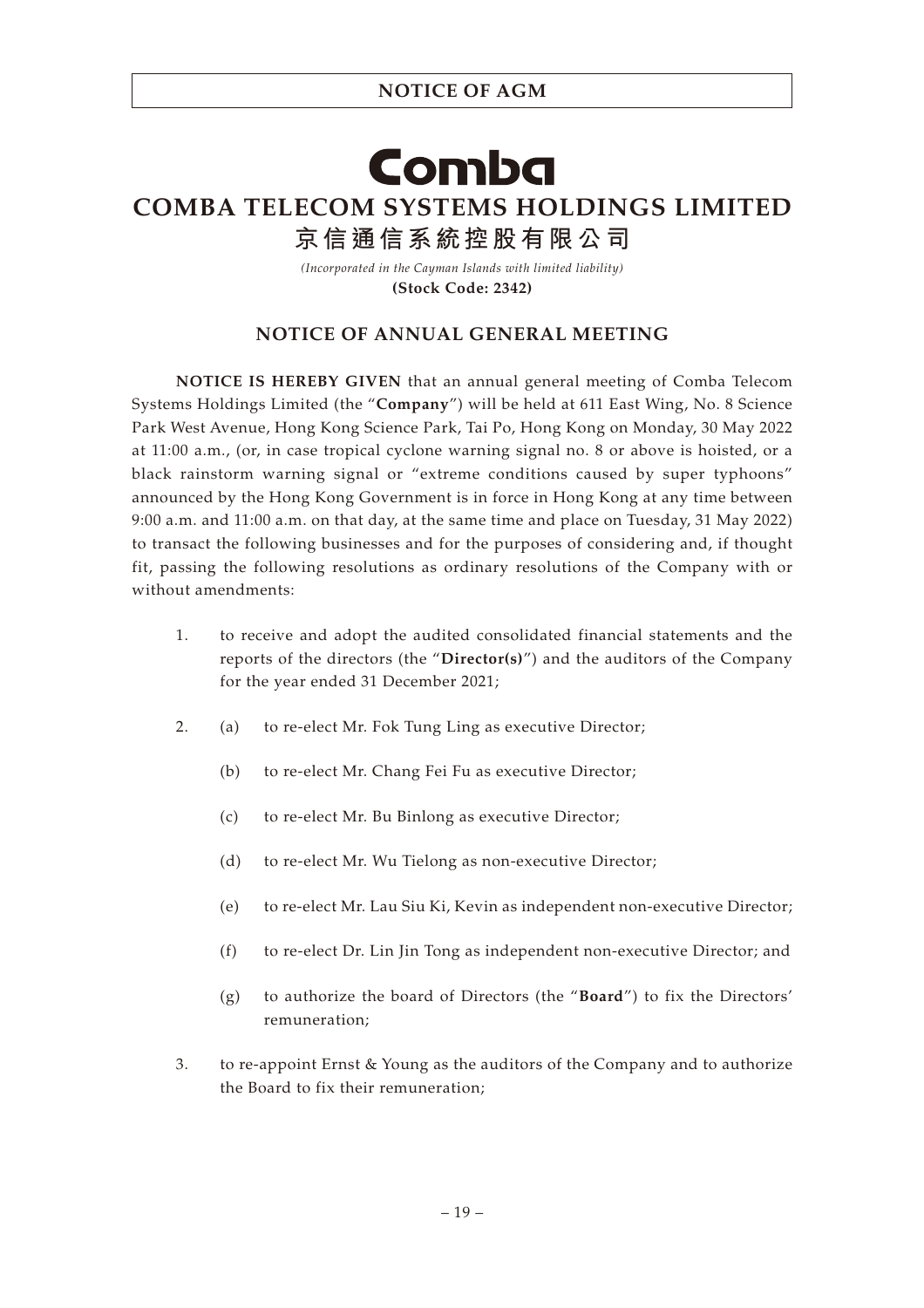#### 4. "**THAT**:

- (a) subject to paragraph (c) below, pursuant to the Rules Governing the Listing of Securities (the "**Listing Rules**") on The Stock Exchange of Hong Kong Limited (the "**Stock Exchange**"), the exercise by the Directors during the Relevant Period (as defined below) of all the powers of the Company to allot, issue and deal with unissued shares of the Company (the "**Share(s)**") and to make or grant offers and/or agreements to subscribe for Shares, which might require the exercise of such powers be and the same is hereby generally and unconditionally approved;
- (b) the approval in paragraph (a) above shall authorize the Directors during the Relevant Period (as defined below) to make or grant offers and/or agreements which might require the exercise of such powers after the end of the Relevant Period (as defined below);
- (c) the aggregate number of Shares allotted or agreed conditionally or unconditionally to be allotted by the Directors pursuant to the approval in paragraph (a) above, otherwise than pursuant to (i) a Rights Issue (as defined below); or (ii) the exercise of any options granted under the existing and the new share option schemes of the Company; or (iii) any scrip dividend or similar arrangements providing for the allotment and issue of Shares in lieu of the whole or part of a dividend on Shares in accordance with the articles of association of the Company (the "**Articles**") in force from time to time; or (iv) any issue of Shares upon the exercise of rights of subscription or conversion under the terms of any warrants of the Company or any securities which are convertible into Shares, shall not exceed the aggregate of:
	- (aa) 20% of the number of issued Shares as at the date of the passing of this resolution; and
	- (bb) (if the Directors are so authorized by a separate ordinary resolution of the shareholders of the Company (the "**Shareholders**")) the number of Shares repurchased by the Company subsequent to the passing of this resolution (up to a maximum equivalent to 10% of the number of issued Shares as at the date of the passing of the resolution no. 5),

and the authority pursuant to paragraph (a) of this resolution shall be limited accordingly; and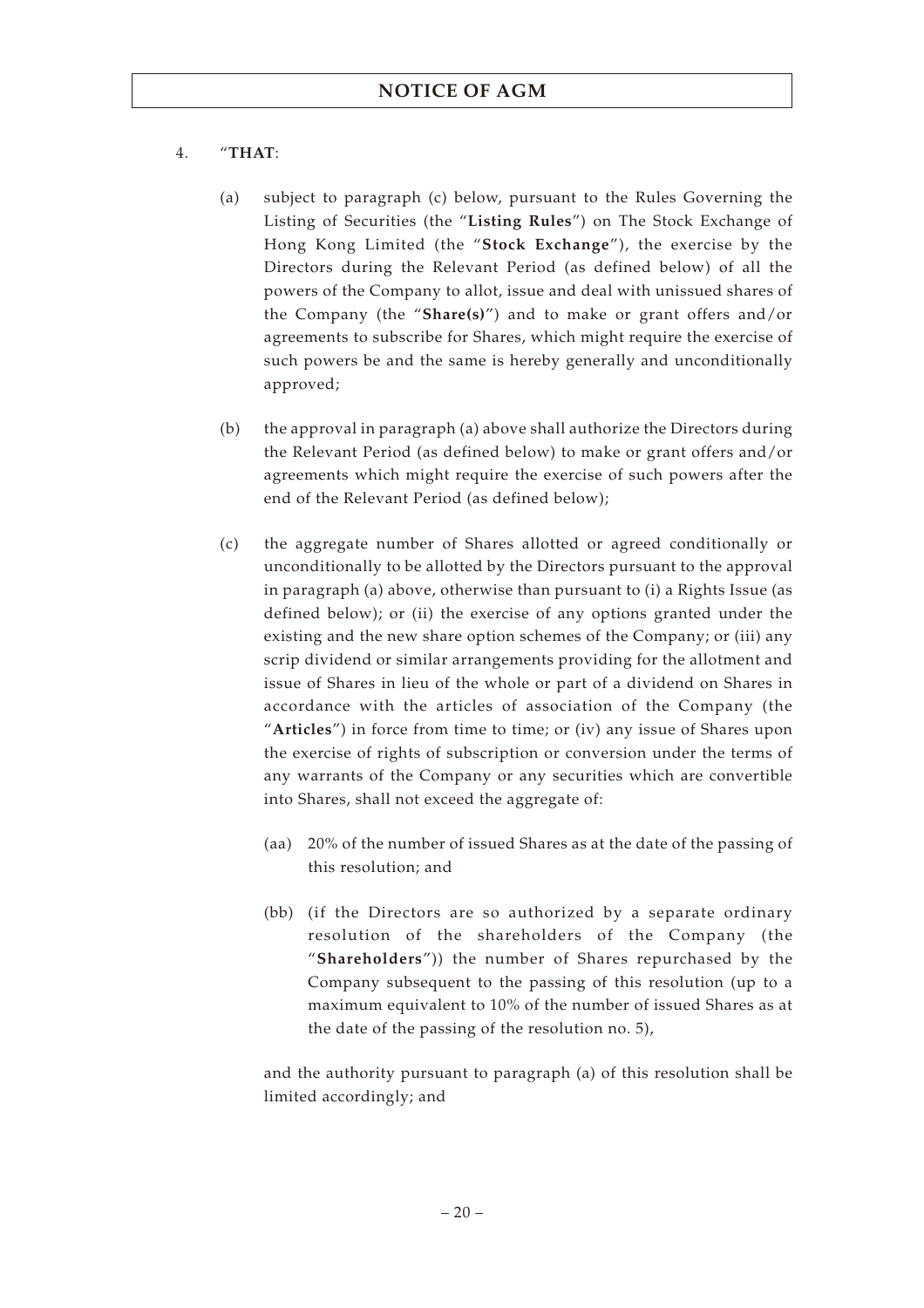(d) for the purpose of this resolution:

"**Relevant Period**" means the period from the date of passing of this resolution until whichever is the earliest of:

- (i) the conclusion of the next annual general meeting of the Company;
- (ii) the expiration of the period within which the next annual general meeting of the Company is required by the Articles or any other applicable laws of the Cayman Islands to be held; or
- (iii) the passing of an ordinary resolution by the Shareholders in general meeting revoking or varying the authority given to the Directors by this resolution;

"**Rights Issue**" means an offer of Shares, or offer or issue of warrants, options or other securities giving rights to subscribe for Shares open for a period fixed by the Directors to holders of Shares on the register on a fixed record date in proportion to their then holdings of Shares (subject to such exclusion or other arrangements as the Directors may deem necessary or expedient in relation to fractional entitlements, or having regard to any restrictions or obligations under the laws of, or the requirements of, or the expense or delay which may be involved in determining the existence or extent of any restrictions or obligations under the laws of, or the requirements of, any jurisdiction outside Hong Kong or any recognized regulatory body or any stock exchange outside Hong Kong)."

#### 5. "**THAT**:

- (a) the exercise by the Directors during the Relevant Period (as defined below) of all powers of the Company to purchase the Shares on the Stock Exchange or any other stock exchange on which the Shares may be listed and recognized by the Securities and Futures Commission and the Stock Exchange for such purpose, and otherwise in accordance with the rules and regulations of the Securities and Futures Commission, the Stock Exchange and all other applicable laws in this regard, be and the same is hereby generally and unconditionally approved;
- (b) the aggregate number of Shares which may be purchased by the Company pursuant to the approval in paragraph (a) above during the Relevant Period (as defined below) shall not exceed 10% of the number of issued Shares as at the date of the passing of this resolution and the authority pursuant to paragraph (a) of this resolution shall be limited accordingly; and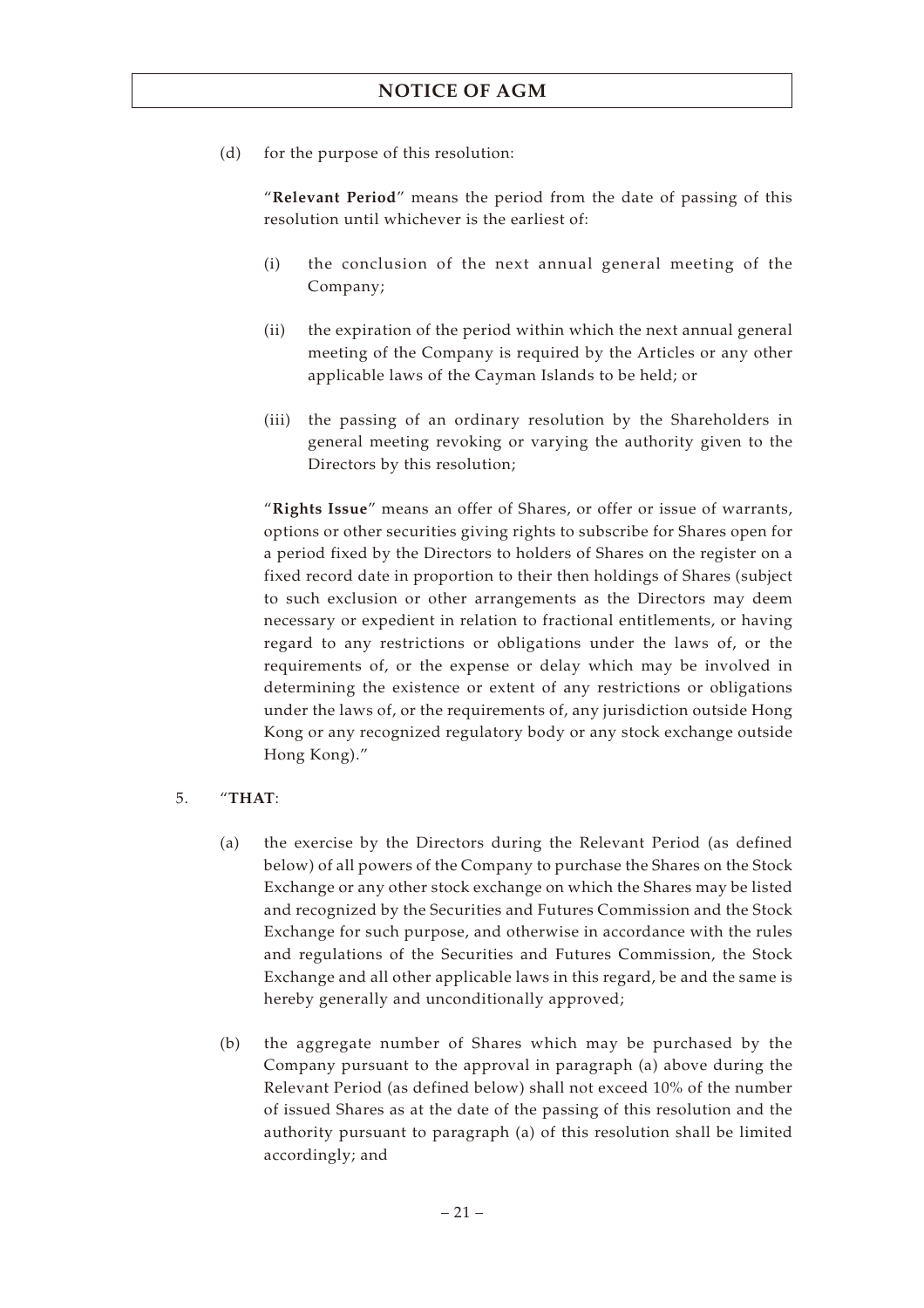(c) for the purpose of this resolution:

"**Relevant Period**" means the period from the date of the passing of this resolution until whichever is the earliest of:

- (i) the conclusion of the next annual general meeting of the Company;
- (ii) the expiration of the period within which the next annual general meeting of the Company is required by the Articles or any other applicable laws of the Cayman Islands to be held; or
- (iii) the passing of an ordinary resolution by the Shareholders in general meeting revoking or varying the authority given to the Directors by this resolution."
- 6. "**THAT** the Directors be and are hereby authorized to exercise the authority referred to in paragraph (a) of the resolution no. 4 above in respect of the share capital of the Company referred to in sub-paragraph (bb) of paragraph (c) of such resolution."

By order of the Board **Comba Telecom Systems Holdings Limited Fok Tung Ling** *Chairman*

Hong Kong, 27 April 2022

*Registered office:* Cricket Square Hutchins Drive P.O. Box 2681 Grand Cayman KY1-1111 Cayman Islands

*Head office and principal place of business in Hong Kong:* 611 East Wing No. 8 Science Park West Avenue Hong Kong Science Park Tai Po Hong Kong

*Notes:*

1. A member entitled to attend and vote at the annual general meeting convened by the above notice is entitled to appoint one or more proxy to attend and, subject to the provisions of the Articles, to vote on his behalf. A proxy need not be a member of the Company but must be present in person at the annual general meeting to represent the member. If more than one proxy is so appointed, the appointment shall specify the number and class of Shares in respect of which each such proxy is so appointed.

It is possible that Shareholders and/or their representatives may not be able to attend in person at the venue of the annual general meeting depending on prevailing Hong Kong Government regulations. Shareholders are strongly encouraged to appoint the chairman of the annual general meeting to vote on the resolutions, instead of attending the annual general meeting in person.